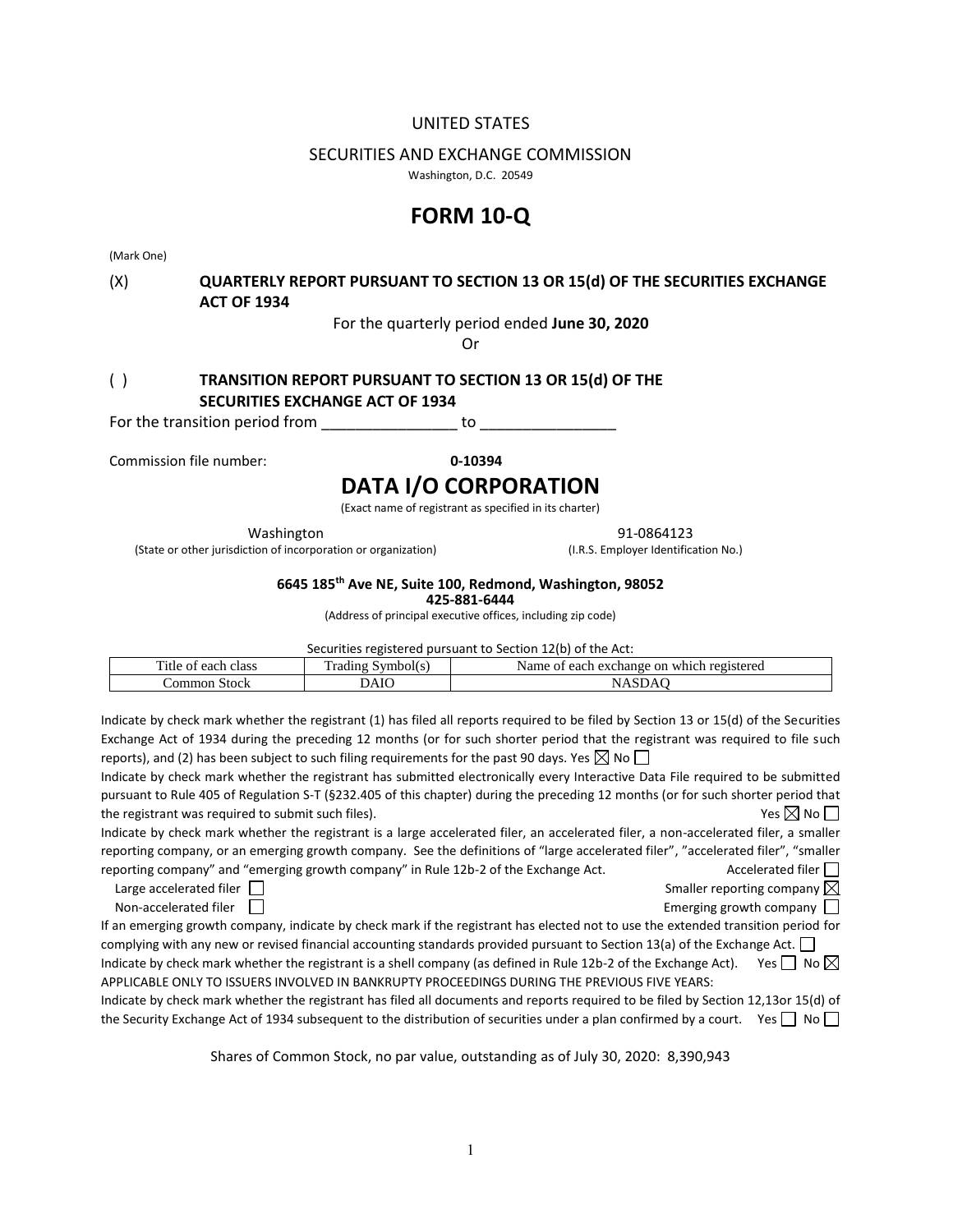# **DATA I/O CORPORATION**

## **FORM 10-Q**

## **For the Quarter Ended June 30, 2020**

## **INDEX**

| Part I.    |          | <b>Financial Information</b>                                                             | Page |
|------------|----------|------------------------------------------------------------------------------------------|------|
|            | Item 1.  | <b>Financial Statements</b>                                                              | 3    |
|            | Item 2.  | Management's Discussion and Analysis of Financial Condition and Results of<br>Operations | 15   |
|            | Item 3.  | Quantitative and Qualitative Disclosures About Market Risk                               | 23   |
|            | Item 4.  | <b>Controls and Procedures</b>                                                           | 23   |
| Part II    |          | <b>Other Information</b>                                                                 |      |
|            | Item 1.  | Legal Proceedings                                                                        | 24   |
|            | Item 1A. | <b>Risk Factors</b>                                                                      | 24   |
|            | Item 2.  | Unregistered Sales of Equity Securities and Use of Proceeds                              | 24   |
|            | Item 3.  | Defaults Upon Senior Securities                                                          | 24   |
|            | Item 4.  | Mine Safety Disclosures                                                                  | 24   |
|            | Item 5.  | Other Information                                                                        | 24   |
|            | Item 6.  | Exhibits                                                                                 | 24   |
| Signatures |          |                                                                                          | 25   |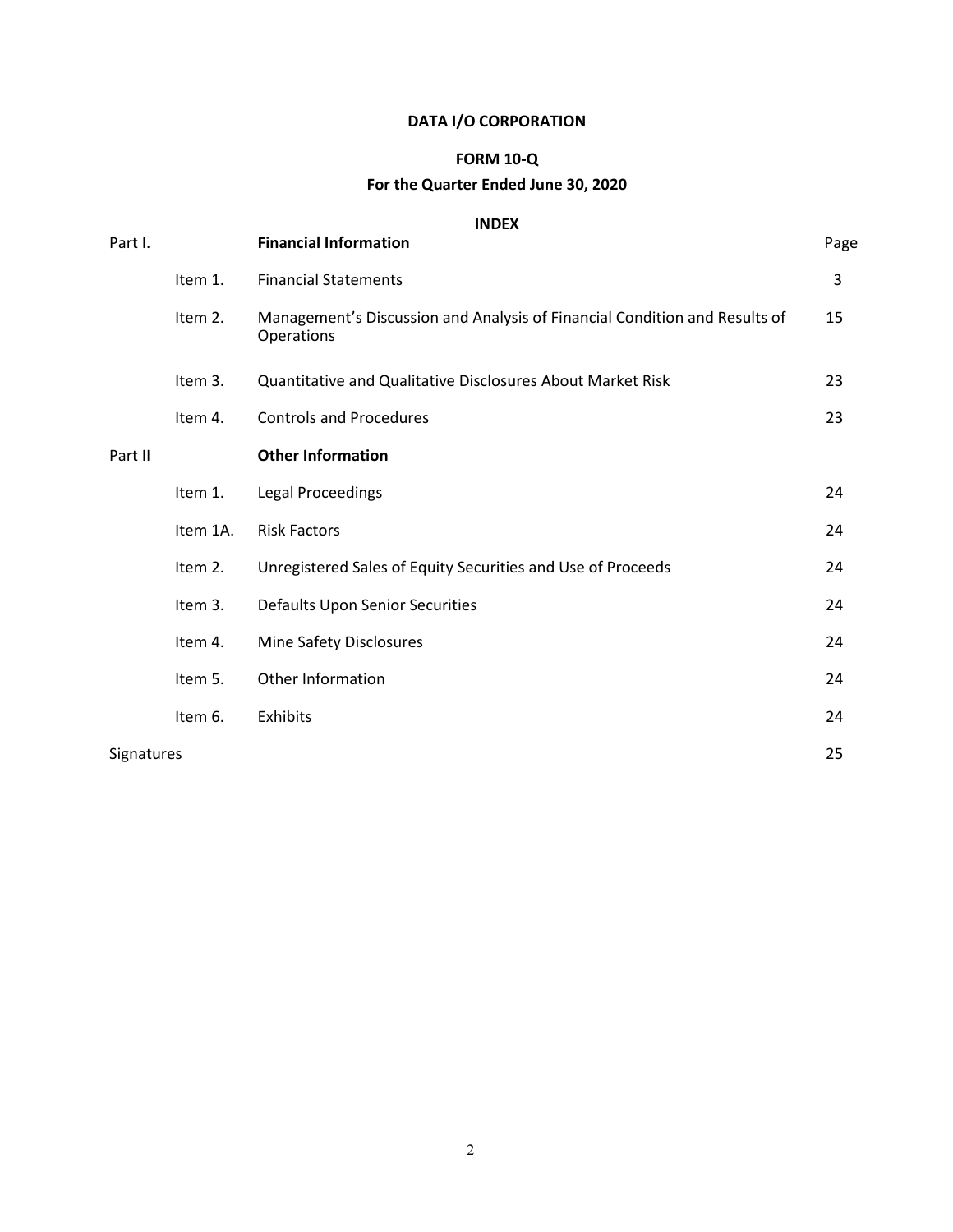## **PART I - FINANCIAL INFORMATION Item 1. Financial Statements**

## **DATA I/O CORPORATION CONSOLIDATED BALANCE SHEETS (in thousands, except share data) (UNAUDITED)**

|                                                                     | <b>June 30,</b><br>2020 | December 31,<br>2019 |
|---------------------------------------------------------------------|-------------------------|----------------------|
| <b>ASSETS</b>                                                       |                         |                      |
| <b>CURRENT ASSETS:</b>                                              |                         |                      |
| Cash and cash equivalents                                           | \$13,273                | \$13,936             |
| Trade accounts receivable, net of allowance for                     |                         |                      |
| doubtful accounts of \$73 and \$80, respectively                    | 2,840                   | 4,099                |
| Inventories                                                         | 4,731                   | 5,020                |
| Other current assets                                                | 2,000                   | 924                  |
| <b>TOTAL CURRENT ASSETS</b>                                         | 22,844                  | 23,979               |
| Property, plant and equipment - net                                 | 1,602                   | 1,668                |
| Income tax receivable                                               |                         | 640                  |
| Other assets                                                        | 1,717                   | 1,994                |
| <b>TOTAL ASSETS</b>                                                 | \$26,163                | \$28,281             |
| LIABILITIES AND STOCKHOLDERS' EQUITY<br><b>CURRENT LIABILITIES:</b> |                         |                      |
|                                                                     | \$908                   | \$1,151              |
| Accounts payable<br>Accrued compensation                            | 1,304                   | 1,541                |
| Deferred revenue                                                    | 1,334                   | 1,387                |
| Other accrued liabilities                                           | 1,259                   | 1,372                |
| Income taxes payable                                                | 64                      | 31                   |
| <b>TOTAL CURRENT LIABILITIES</b>                                    | 4,869                   | 5,482                |
| <b>Operating lease liabilities</b>                                  | 834                     | 1,178                |
| Long-term other payables                                            | 150                     | 91                   |
| <b>COMMITMENTS</b>                                                  |                         |                      |
| STOCKHOLDERS' EQUITY                                                |                         |                      |
| Preferred stock -                                                   |                         |                      |
| Authorized, 5,000,000 shares, including                             |                         |                      |
| 200,000 shares of Series A Junior Participating                     |                         |                      |
| Issued and outstanding, none                                        |                         |                      |
| Common stock, at stated value -                                     |                         |                      |
| Authorized, 30,000,000 shares                                       |                         |                      |
| Issued and outstanding, 8,390,943 shares as of June 30,             |                         |                      |
| 2020 and 8,212,748 shares as of December 31, 2019                   | 19,319                  | 18,748               |
| Accumulated earnings                                                | 897                     | 2,508                |
| Accumulated other comprehensive income (loss)                       | 94                      | 274                  |
| <b>TOTAL STOCKHOLDERS' EQUITY</b>                                   | 20,310                  | 21,530               |
| TOTAL LIABILITIES AND STOCKHOLDERS' EQUITY                          | \$26,163                | \$28,281             |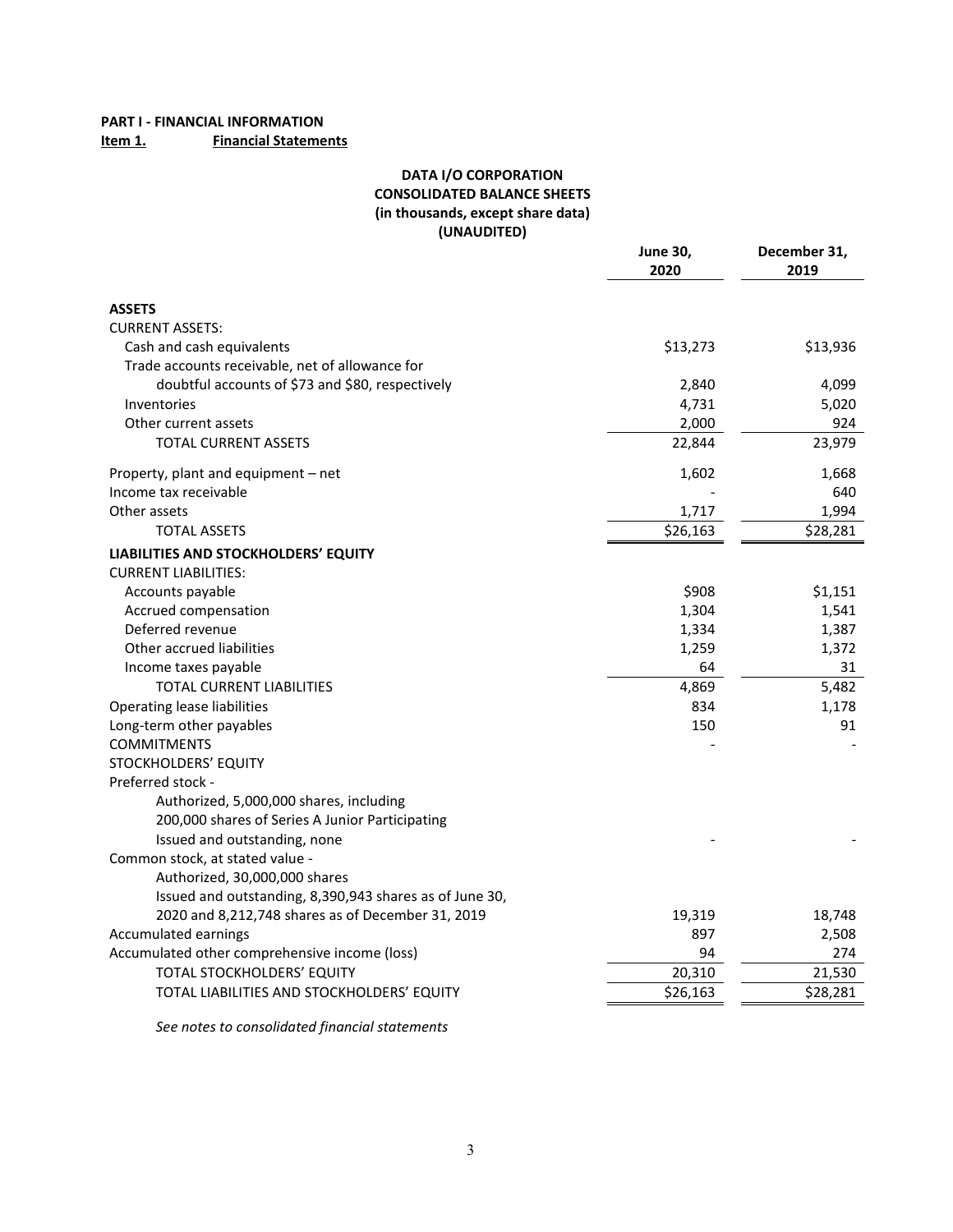## **DATA I/O CORPORATION CONSOLIDATED STATEMENTS OF OPERATIONS (in thousands, except per share amounts) (UNAUDITED)**

|                                          | <b>Three Months Ended</b><br><b>June 30,</b> |         | <b>Six Months Ended</b><br><b>June 30,</b> |                |
|------------------------------------------|----------------------------------------------|---------|--------------------------------------------|----------------|
|                                          | 2020                                         | 2019    | 2020                                       | 2019           |
| Net sales                                | \$4,655                                      | \$5,834 | \$9,440                                    | \$11,892       |
| Cost of goods sold                       | 2,216                                        | 2,250   | 4,217                                      | 4,623          |
| Gross margin                             | 2,439                                        | 3,584   | 5,223                                      | 7,269          |
| Operating expenses:                      |                                              |         |                                            |                |
| Research and development                 | 1,614                                        | 1,680   | 3,196                                      | 3,361          |
| Selling, general and administrative      | 1,703                                        | 1,829   | 3,514                                      | 3,803          |
| Total operating expenses                 | 3,317                                        | 3,509   | 6,710                                      | 7,164          |
| Operating income (loss)                  | (878)                                        | 75      | (1, 487)                                   | 105            |
| Non-operating income (loss):             |                                              |         |                                            |                |
| Interest income                          | 1                                            | 10      | 9                                          | 22             |
| Gain on sale of assets                   |                                              |         |                                            | 60             |
| Foreign currency transaction gain (loss) | (83)                                         | 69      | (31)                                       | (36)           |
| Total non-operating income (loss)        | (82)                                         | 79      | (22)                                       | 46             |
| Income (loss) before income taxes        | (960)                                        | 154     | (1,509)                                    | 151            |
| Income tax (expense) benefit             | (97)                                         | (27)    | (102)                                      | $\overline{2}$ |
| Net income (loss)                        | ( \$1,057)                                   | \$127   | ( \$1,611)                                 | \$153          |
|                                          |                                              |         |                                            |                |
| Basic earnings (loss) per share          | (50.13)                                      | \$0.02  | (50.19)                                    | \$0.02         |
| Diluted earnings (loss) per share        | (50.13)                                      | \$0.02  | (50.19)                                    | \$0.02         |
| Weighted-average basic shares            | 8,302                                        | 8,257   | 8,261                                      | 8,280          |
| Weighted-average diluted shares          | 8,302                                        | 8,332   | 8,261                                      | 8,375          |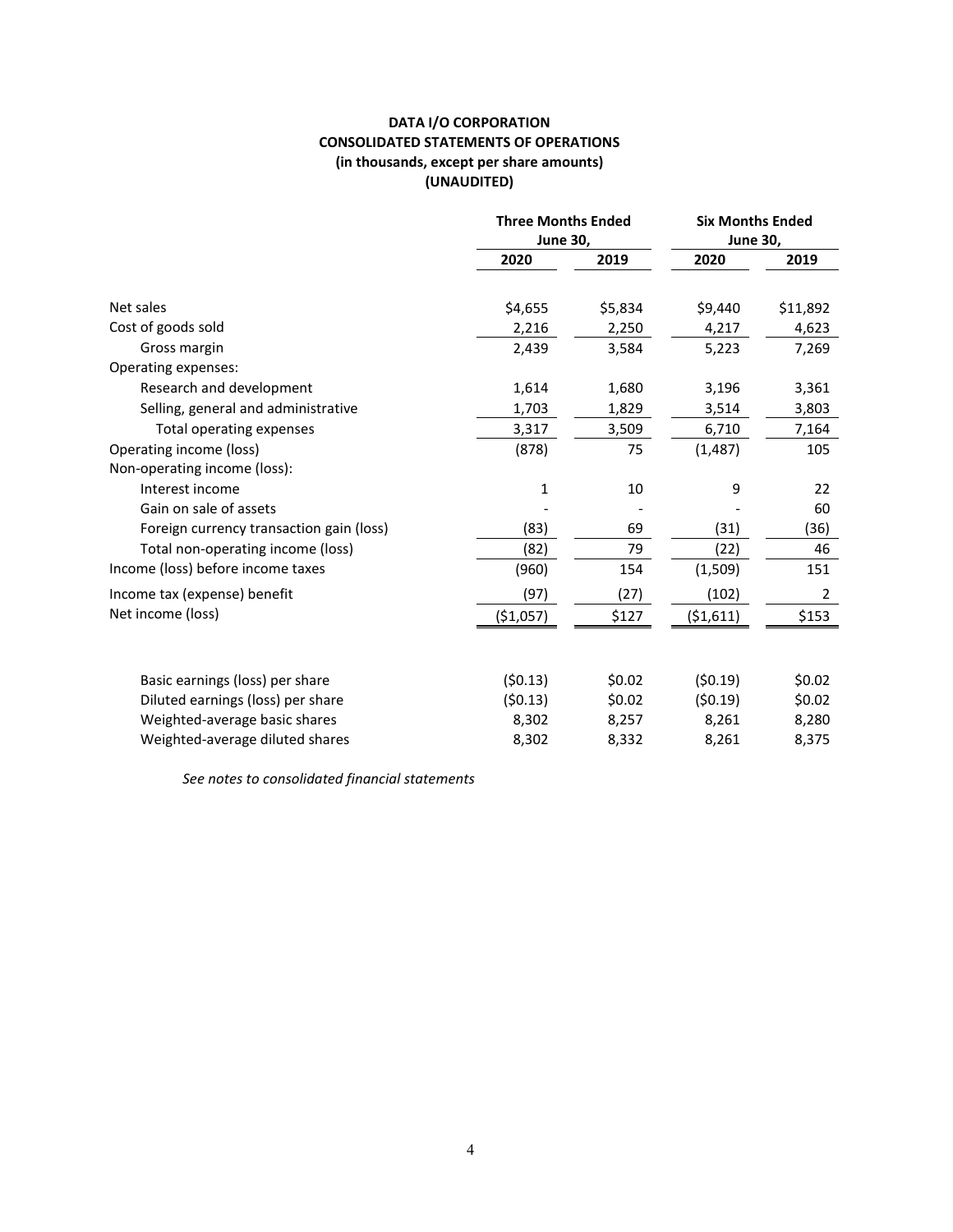## **DATA I/O CORPORATION CONSOLIDATED STATEMENTS OF COMPREHENSIVE INCOME (LOSS) (in thousands) (UNAUDITED)**

|                                                         | <b>Three Months Ended</b><br><b>June 30,</b> |       | <b>Six Months Ended</b><br><b>June 30,</b> |       |
|---------------------------------------------------------|----------------------------------------------|-------|--------------------------------------------|-------|
|                                                         | 2020                                         | 2019  | 2020                                       | 2019  |
| Net income (loss)<br>Other comprehensive income (loss): | (51,057)                                     | \$127 | (51,611)                                   | \$153 |
| Foreign currency translation gain (loss)                | 85                                           | (118) | (180)                                      | 10    |
| Comprehensive income (loss)                             | (\$972)                                      | \$9   | (\$1,791)                                  | \$163 |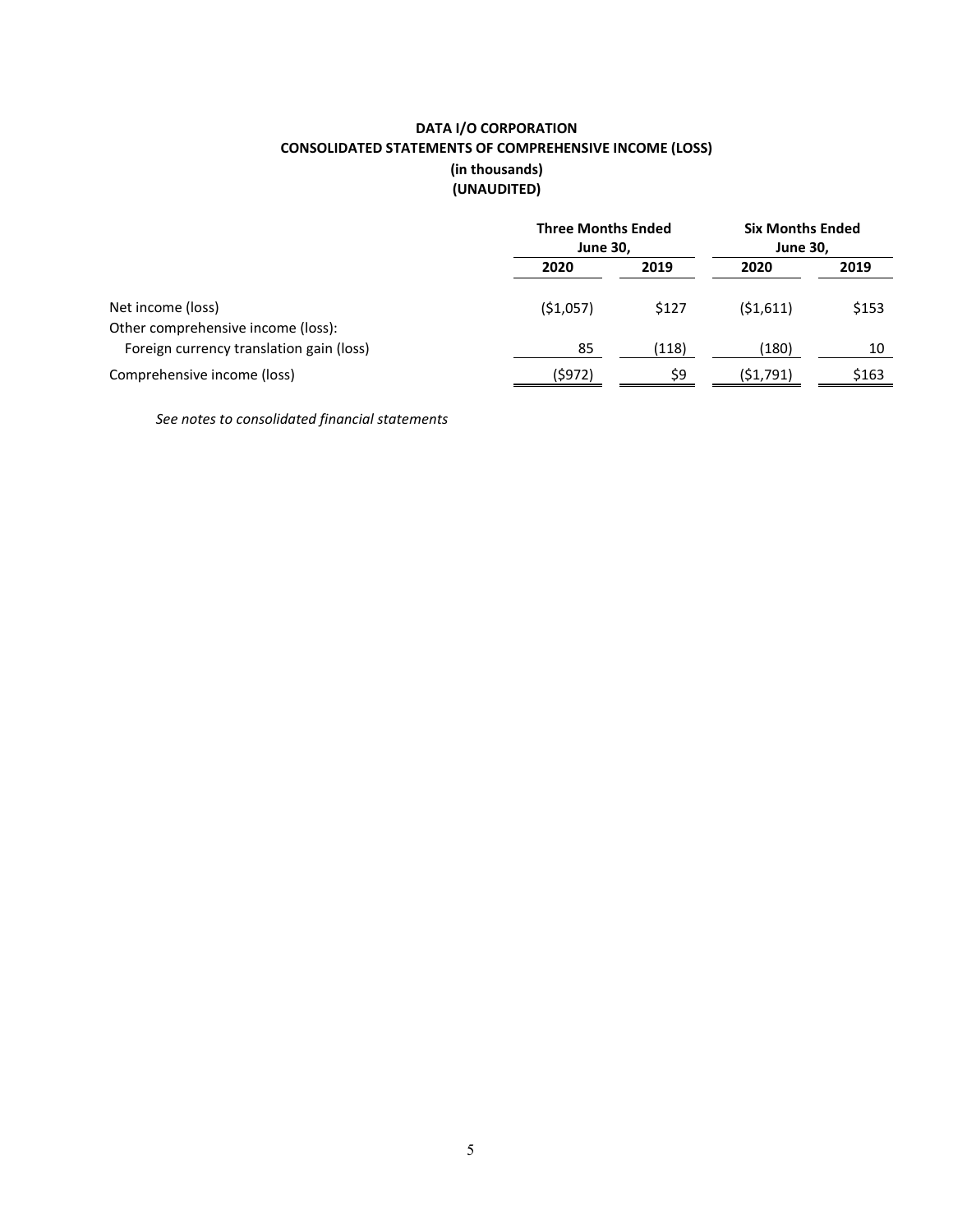## **DATA I/O CORPORATION CONSOLIDATED STATEMENT OF STOCKHOLDERS' EQUITY (in thousands, except share amounts) (UNAUDITED)**

|                                                            | <b>Common Stock</b> |          | Retained              | Accumulated<br>and Other       | Total<br>Stockholders' |  |
|------------------------------------------------------------|---------------------|----------|-----------------------|--------------------------------|------------------------|--|
|                                                            | <b>Shares</b>       | Amount   | Earnings<br>(Deficit) | Comprehensive<br>Income (Loss) | Equity                 |  |
| Balance at December 31, 2018                               | 8,338,628           | \$19,254 | \$3,695               | \$408                          | \$23,357               |  |
| Repurchased shares                                         | (57, 612)           | (312)    |                       |                                | (312)                  |  |
| Stock awards issued, net of tax withheld                   | 4,046               | (9)      |                       |                                | (9)                    |  |
| Issuance of stock through: ESPP                            | 2,763               | 15       |                       |                                | 15                     |  |
| Share-based compensation                                   |                     | 287      |                       |                                | 287                    |  |
| Net income (loss)                                          |                     |          | 26                    |                                | 26                     |  |
| Other comprehensive income (loss)                          |                     |          |                       | 128                            | 128                    |  |
| Balance at March 31, 2019                                  | 8,287,825           | \$19,235 | \$3,721               | \$536                          | \$23,492               |  |
| Stock options exercised                                    |                     |          |                       |                                |                        |  |
| Repurchased shares                                         | (188, 194)          | (908)    |                       |                                | (908)                  |  |
| Stock awards issued, net of tax withheld                   | 162,071             | (228)    |                       |                                | (228)                  |  |
| Issuance of stock through:<br>Employee Stock Purchase Plan |                     |          |                       |                                |                        |  |
| Share-based compensation                                   |                     | 364      |                       |                                | 364                    |  |
| Net income (loss)                                          |                     |          | 127                   |                                | 127                    |  |
| Other comprehensive income (loss)                          |                     |          |                       | (118)                          | (118)                  |  |
| Balance at June 30, 2019                                   | 8,261,702           | \$18,463 | \$3,848               | \$418                          | \$22,729               |  |
| Balance at December 31, 2019                               | 8,212,748           | \$18,748 | \$2,508               | \$274                          | \$21,530               |  |
| Repurchased shares                                         |                     |          |                       |                                |                        |  |
| Stock awards issued, net of tax withheld                   | 5,190               | (10)     |                       |                                | (10)                   |  |
| Issuance of stock through: ESPP                            | 3,509               | 14       |                       |                                | 14                     |  |
| Share-based compensation                                   |                     | 249      |                       |                                | 249                    |  |
| Net income (loss)                                          |                     |          | (554)                 |                                | (554)                  |  |
| Other comprehensive income (loss)                          |                     |          |                       | (265)                          | (265)                  |  |
| Balance at March 31, 2020                                  | 8,221,447           | \$19,001 | \$1,954               | \$9                            | \$20,964               |  |
| Repurchased shares                                         |                     |          |                       |                                |                        |  |
| Stock awards issued, net of tax withheld                   | 169,496             | (163)    |                       |                                | (163)                  |  |
| Issuance of stock through: ESPP                            |                     |          |                       |                                |                        |  |
| Share-based compensation                                   |                     | 481      |                       |                                | 481                    |  |
| Net income (loss)                                          |                     | ÷,       | (1,057)               |                                | (1,057)                |  |
| Other comprehensive income (loss)                          |                     |          |                       | 85                             | 85                     |  |
| Balance at June 30, 2020                                   | 8,390,943           | \$19,319 | \$897                 | \$94                           | \$20,310               |  |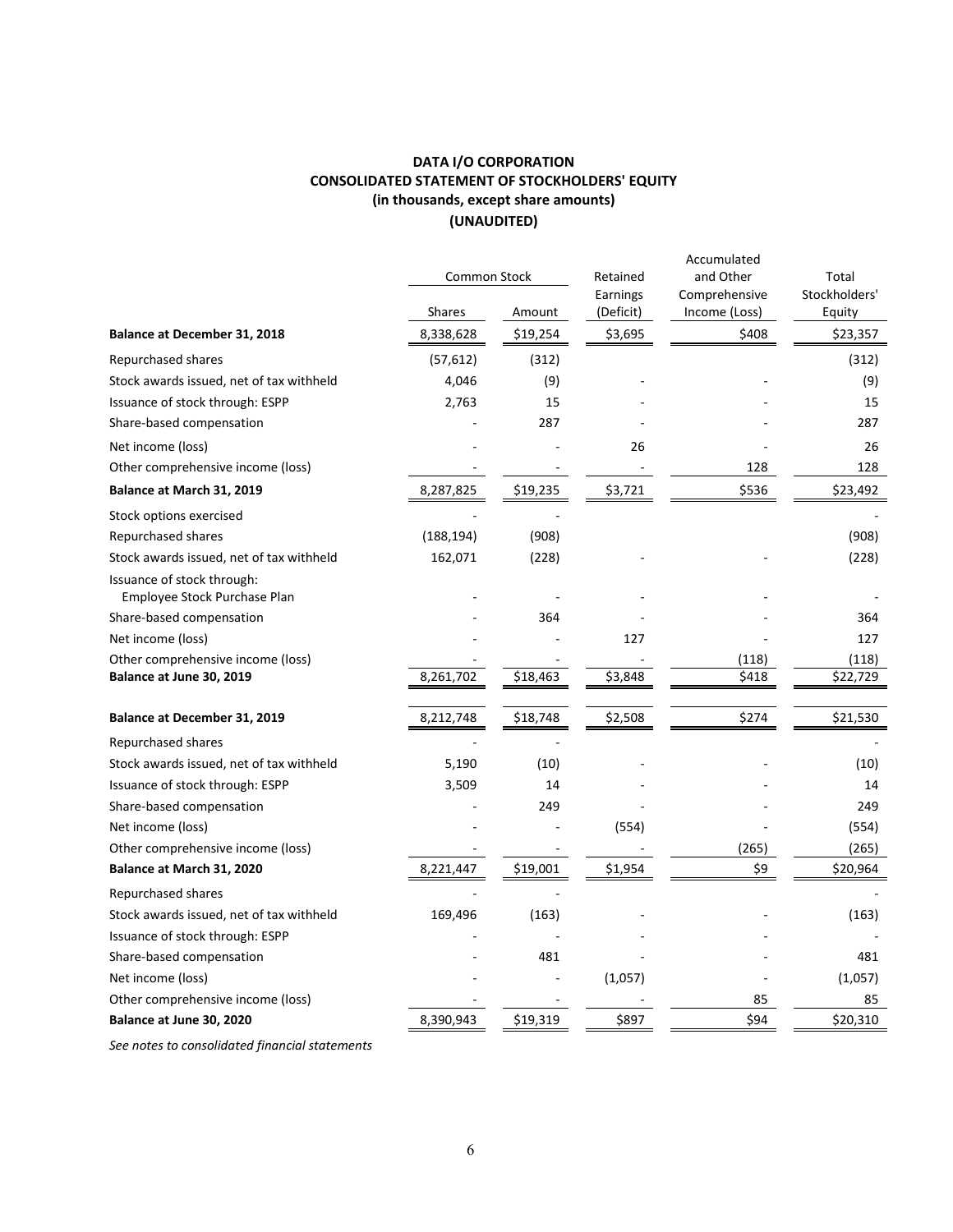## **DATA I/O CORPORATION CONSOLIDATED STATEMENTS OF CASH FLOWS (in thousands) (UNAUDITED)**

|                                                           | For the Six Months Ended<br><b>June 30,</b> |          |
|-----------------------------------------------------------|---------------------------------------------|----------|
|                                                           | 2020                                        | 2019     |
| <b>CASH FLOWS FROM OPERATING ACTIVITIES:</b>              |                                             |          |
| Net income (loss)                                         | ( \$1,611)                                  | \$153    |
| Adjustments to reconcile net income (loss)                |                                             |          |
| to net cash provided by (used in) operating activities:   |                                             |          |
| Depreciation and amortization                             | 446                                         | 424      |
| Gain on sale of assets                                    |                                             | (60)     |
| Equipment transferred to cost of goods sold               | 52                                          | (26)     |
| Share-based compensation                                  | 730                                         | 651      |
| Net change in:                                            |                                             |          |
| Trade accounts receivable                                 | 1,262                                       | (63)     |
| Inventories                                               | 273                                         | (28)     |
| Other current assets                                      | (1,076)                                     | 3        |
| Accounts payable and accrued liabilities                  | (541)                                       | (2, 223) |
| Deferred revenue                                          | (77)                                        | (62)     |
| Other long-term liabilities                               | (264)                                       | (312)    |
| Deposits and other long-term assets                       | 912                                         | 88       |
| Net cash provided by (used in) operating activities       | 106                                         | (1, 455) |
| <b>CASH FLOWS FROM INVESTING ACTIVITIES:</b>              |                                             |          |
| Purchases of property, plant and equipment                | (432)                                       | (365)    |
| Net proceeds from sale of assets                          |                                             | 60       |
| Cash provided by (used in) investing activities           | (432)                                       | (305)    |
| <b>CASH FLOWS FROM FINANCING ACTIVITIES:</b>              |                                             |          |
| Net proceeds from issuance of common stock, less payments |                                             |          |
| for shares withheld to cover tax                          | (159)                                       | (222)    |
| Repurchase of common stock                                |                                             | (1, 220) |
| Cash provided by (used in) financing activities           | (159)                                       | (1, 442) |
| Increase (decrease) in cash and cash equivalents          | (485)                                       | (3,202)  |
| Effects of exchange rate changes on cash                  | (178)                                       | 24       |
| Cash and cash equivalents at beginning of period          | 13,936                                      | 18,343   |
| Cash and cash equivalents at end of period                | \$13,273                                    | \$15,165 |
| Supplemental disclosure of cash flow information:         |                                             |          |
| Cash paid during the period for:                          |                                             |          |
| Income taxes                                              | \$69                                        | \$101    |
| See notes to consolidated financial statements            |                                             |          |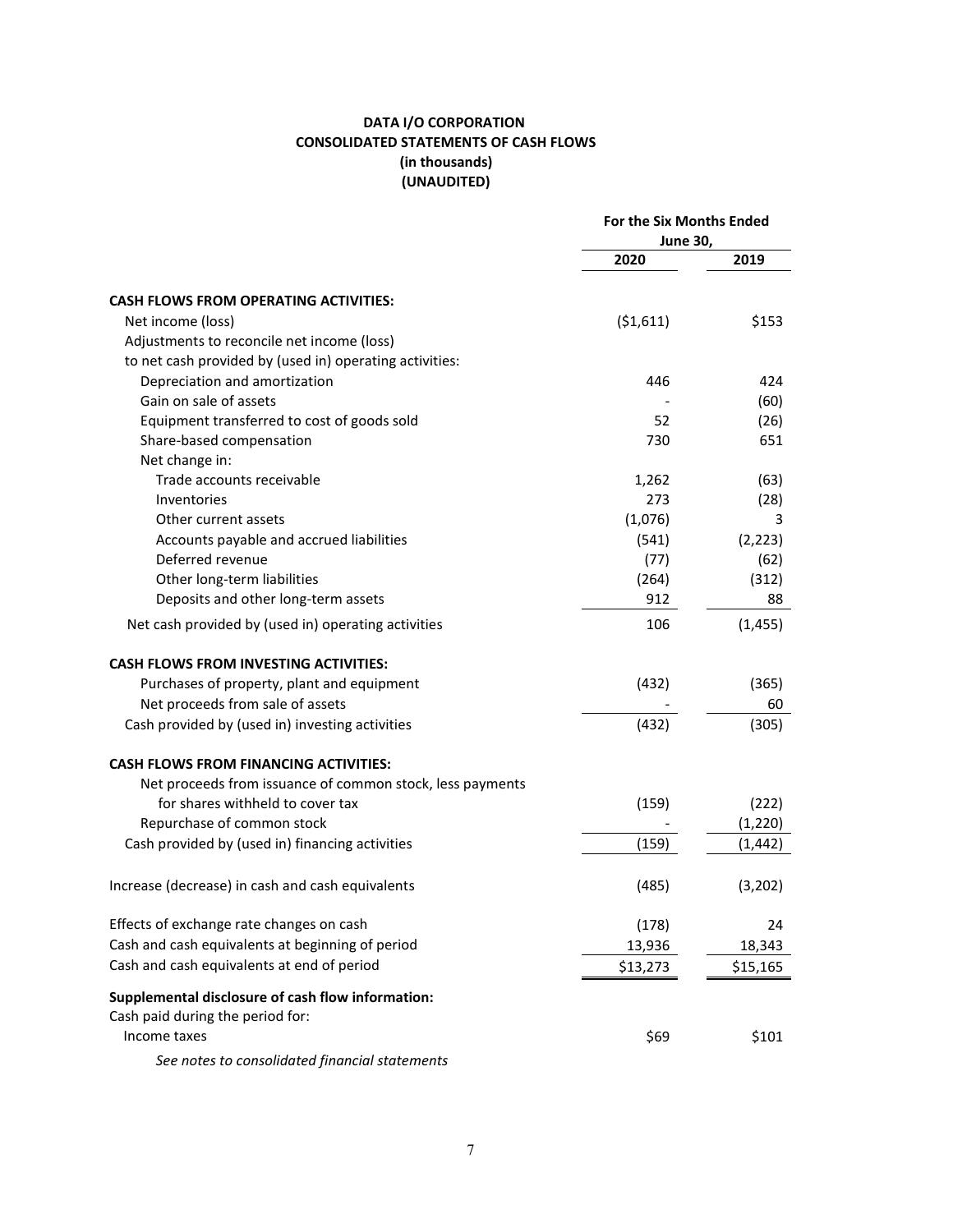## **DATA I/O CORPORATION NOTES TO CONSOLIDATED FINANCIAL STATEMENTS (UNAUDITED)**

#### **NOTE 1 - FINANCIAL STATEMENT PREPARATION**

Data I/O Corporation ("Data I/O", "We", "Our", "Us") prepared the financial statements as of June 30, 2020 and June 30, 2019 according to the rules and regulations of the Securities and Exchange Commission ("SEC"). These statements are unaudited but, in the opinion of management, include all adjustments (consisting of normal recurring adjustments and accruals) necessary to present fairly the results for the periods presented. The balance sheet at December 31, 2019 has been derived from the audited financial statements at that date. We have condensed or omitted certain information and footnote disclosures normally included in financial statements prepared in accordance with accounting principles generally accepted in the United States of America according to such SEC rules and regulations. Operating results for the six months ended June 30, 2020 are not necessarily indicative of the results that may be expected for the year ending December 31, 2020. These financial statements should be read in conjunction with the annual audited financial statements and the accompanying notes included in our Form 10-K for the year ended December 31, 2019.

#### Revenue Recognition

Topic 606 provides a single, principles-based five-step model to be applied to all contracts with customers. It generally provides for the recognition of revenue in an amount that reflects the consideration to which the Company expects to be entitled, net of allowances for estimated returns, discounts or sales incentives, as well as taxes collected from customers when control over the promised goods or services are transferred to the customer.

We have elected the practical expedient to expense contract acquisition costs, primarily sales commissions, for contracts with terms of one year or less and will capitalize and amortize incremental costs with terms that exceed one year. During 2020 and 2019, the impact of capitalization of incremental costs for obtaining contracts was immaterial. We have made a sales tax policy election to exclude sales, use, value added, some excise taxes and other similar taxes from the measurement of the transaction price.

We recognize revenue upon transfer of control of the promised products or services to customers in an amount that reflects the consideration we expect to receive in exchange for those products or services. We have determined that our programming equipment has reached a point of maturity and stability such that product acceptance can be assured by testing at the factory prior to shipment and that the installation meets the criteria to be a separate performance obligation. These systems are standard products with published product specifications and are configurable with standard options. The evidence that these systems could be deemed as accepted was based upon having standardized factory production of the units, results from batteries of tests of product performance to our published specifications, quality inspections and installation standardization, as well as past product operation validation with the customer and the history provided by our installed base of products upon which the current versions were based.

The revenue related to products requiring installation that is perfunctory is recognized upon transfer of control of the product to customers, which generally is at the time of shipment. Installation that is considered perfunctory includes any installation that is expected to be performed by other parties, such as distributors, other vendors, or the customers themselves. This considers the complexity, skill and training needed as well as customer expectations regarding installation.

We enter into arrangements with multiple performance obligations that arise during the sale of a system that includes an installation component, a service and support component and a software maintenance component. The transaction price is allocated to the separate performance obligations on relative standalone sales price. We allocate the transaction price of each element based on relative selling prices. Relative selling price is based on the selling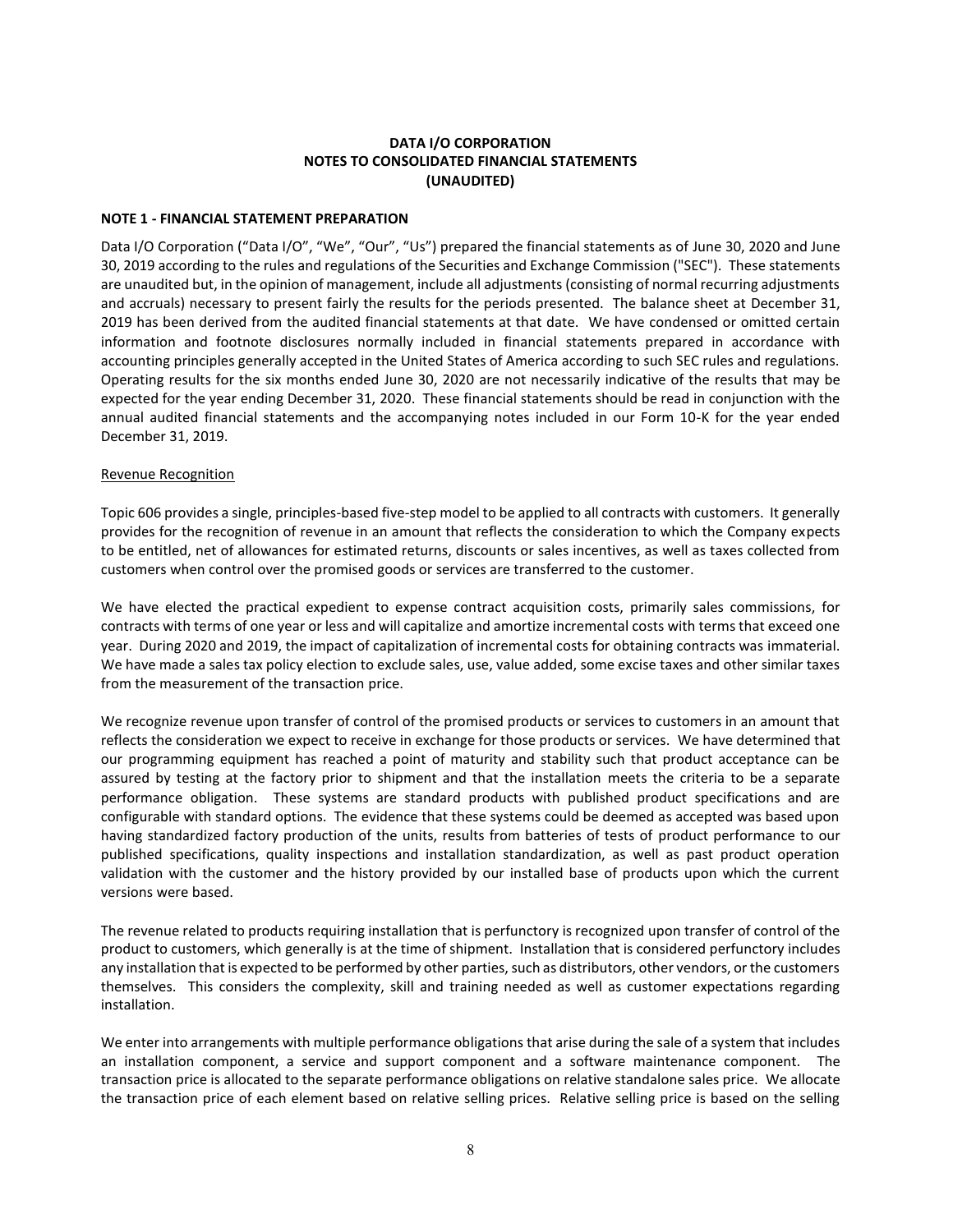price of the standalone system. For the installation and service and support performance obligations, we use the value of the discount given to distributors who perform these components. For software maintenance performance obligations, we use what we charge for annual software maintenance renewals after the initial year the system is sold. Revenue is recognized on the system sale based on shipping terms, installation revenue is recognized after the installation is performed, and hardware service and support and software maintenance revenue is recognized ratably over the term of the agreement, typically one year. Deferred revenue includes service, support and maintenance contracts and represents the undelivered performance obligation of agreements that are typically for one year.

When we sell software separately, we recognize revenue upon the transfer of control of the software, which is generally upon shipment, provided that only inconsequential performance obligations remain on our part and substantive acceptance conditions, if any, have been met.

We recognize revenue when there is an approved contract that both parties are committed to perform, both parties' rights have been identified, the contract has substance, collection of substantially all the consideration is probable, the transaction price has been determined and allocated over the performance obligations, the performance obligations including substantive acceptance conditions, if any, in the contract have been met, the obligation is not contingent on resale of the product, the buyer's obligation would not be changed in the event of theft, physical destruction or damage to the product, the buyer acquiring the product for resale has economic substance apart from us and we do not have significant obligations for future performance to directly bring about the resale of the product by the buyer. We establish a reserve for sales returns based on historical trends in product returns and estimates for new items. Payment terms are generally 30 days from shipment.

We transfer certain products out of service from their internal use and make them available for sale. The products transferred are typically our standard products in one of the following areas: service loaners, rental or test units; engineering test units; or sales demonstration equipment. Once transferred, the equipment is sold by our regular sales channels as used equipment inventory. These product units often involve refurbishing and an equipment warranty, and are conducted as sales in our normal and ordinary course of business. The transfer amount is the product unit's net book value and the sale transaction is accounted for as revenue and cost of goods sold.

|                        | Three Months Ended |            | Six Months Ended |                  |           |                  |
|------------------------|--------------------|------------|------------------|------------------|-----------|------------------|
| Net sales by type      | June 30,<br>2020   | Change     | June 30,<br>2019 | June 30,<br>2020 | Change    | June 30,<br>2019 |
| (in thousands)         |                    |            |                  |                  |           |                  |
| <b>Equipment Sales</b> | \$2.476            | $(30.0\%)$ | \$3,537          | \$5,063          | (30.1%)   | \$7,247          |
| <b>Adapter Sales</b>   | 1,324              | (6.8% )    | 1,421            | 2,669            | $(7.4\%)$ | 2,882            |
| Software and           |                    |            |                  |                  |           |                  |
| Maintenance Sales      | 855                | $(2.4\%)$  | 876              | 1,708            | $(3.1\%)$ | 1,763            |
| Total                  | \$4,655            | (20.2%)    | \$5,834          | \$9,440          | (20.6%)   | \$11,892         |

The following table represents our revenues by major categories:

#### Share-Based Compensation

All stock-based compensation awards are measured based on estimated fair values on the date of grant and recognized as compensation expense on the straight-line single-option method. Our share-based compensation is reduced for estimated forfeitures at the time of grant and revised as necessary in subsequent periods if actual forfeitures differ from those estimates.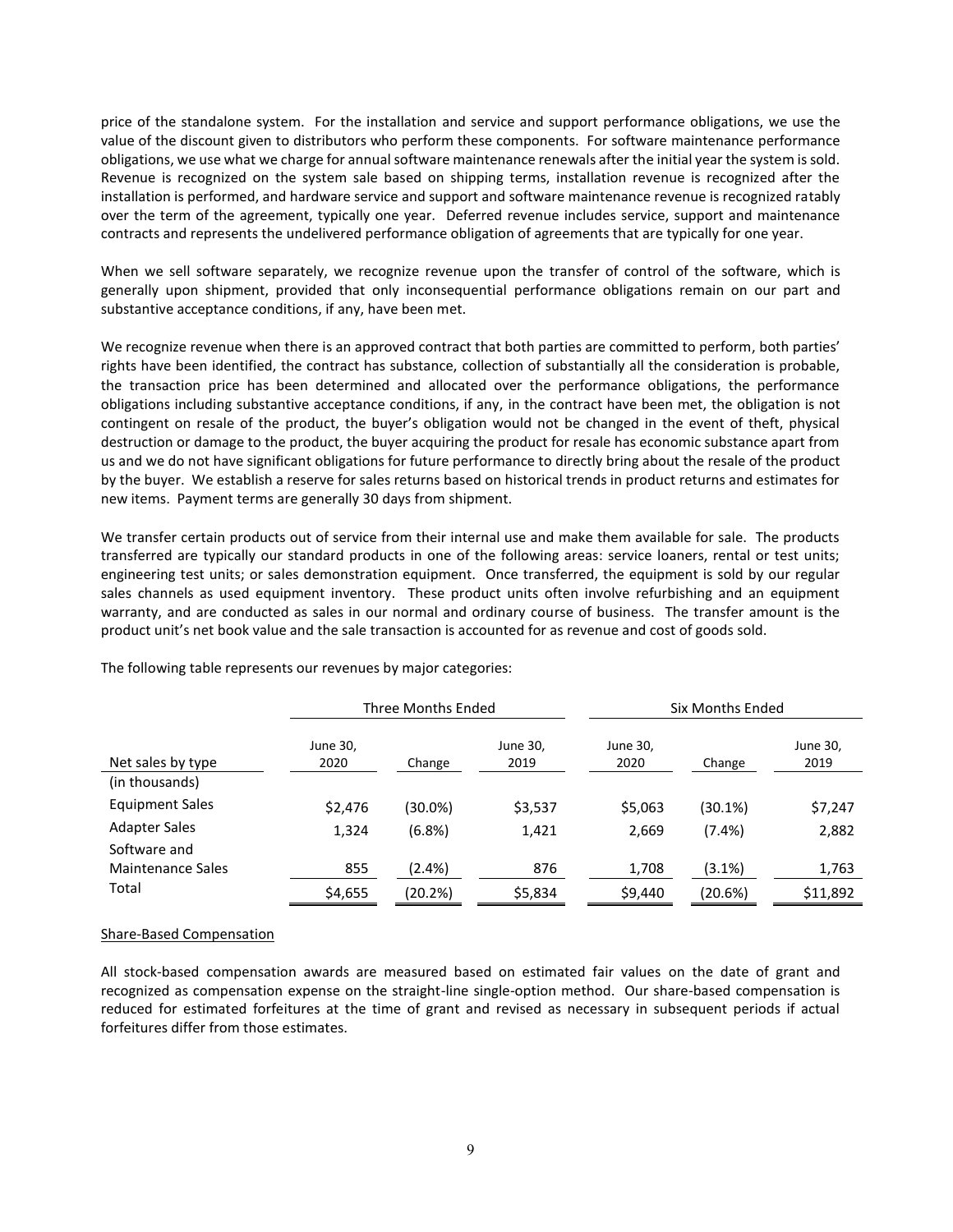#### Income Tax

Income taxes are computed at current enacted tax rates, less tax credits using the asset and liability method. Deferred taxes are adjusted both for items that do not have tax consequences and for the cumulative effect of any changes in tax rates from those previously used to determine deferred tax assets or liabilities. Tax provisions include amounts that are currently payable, changes in deferred tax assets and liabilities that arise because of temporary differences between the timing of when items of income and expense are recognized for financial reporting and income tax purposes, and any changes in the valuation allowance caused by a change in judgment about the realization of the related deferred tax assets. A valuation allowance is established when necessary to reduce deferred tax assets to amounts expected to be realized. The CARES Act, enacted in Q1 2020, accelerated the AMT credit refund of \$640,000 to be a current asset instead of non-current.

#### Recently Adopted Accounting Pronouncements

None.

#### **NOTE 2 – INVENTORIES**

Inventories consisted of the following components:

|                 | June 30,<br>2020 | December 31,<br>2019 |
|-----------------|------------------|----------------------|
| (in thousands)  |                  |                      |
| Raw material    | \$2,122          | \$2,416              |
| Work-in-process | 1,667            | 1,832                |
| Finished goods  | 942              | 772                  |
| Inventories     | \$4,731          | \$5,020              |

#### **NOTE 3 – PROPERTY, PLANT AND EQUIPMENT, NET**

Property and equipment consisted of the following components:

|                               | June 30, | December 31, |
|-------------------------------|----------|--------------|
|                               | 2020     | 2019         |
| (in thousands)                |          |              |
| Leasehold improvements        | \$390    | \$395        |
| Equipment                     | 5,666    | 5,606        |
| Sales demonstration equipment | 905      | 778          |
|                               | 6,961    | 6,779        |
| Less accumulated depreciation | 5,359    | 5,111        |
| Property and equipment, net   | \$1,602  | \$1,668      |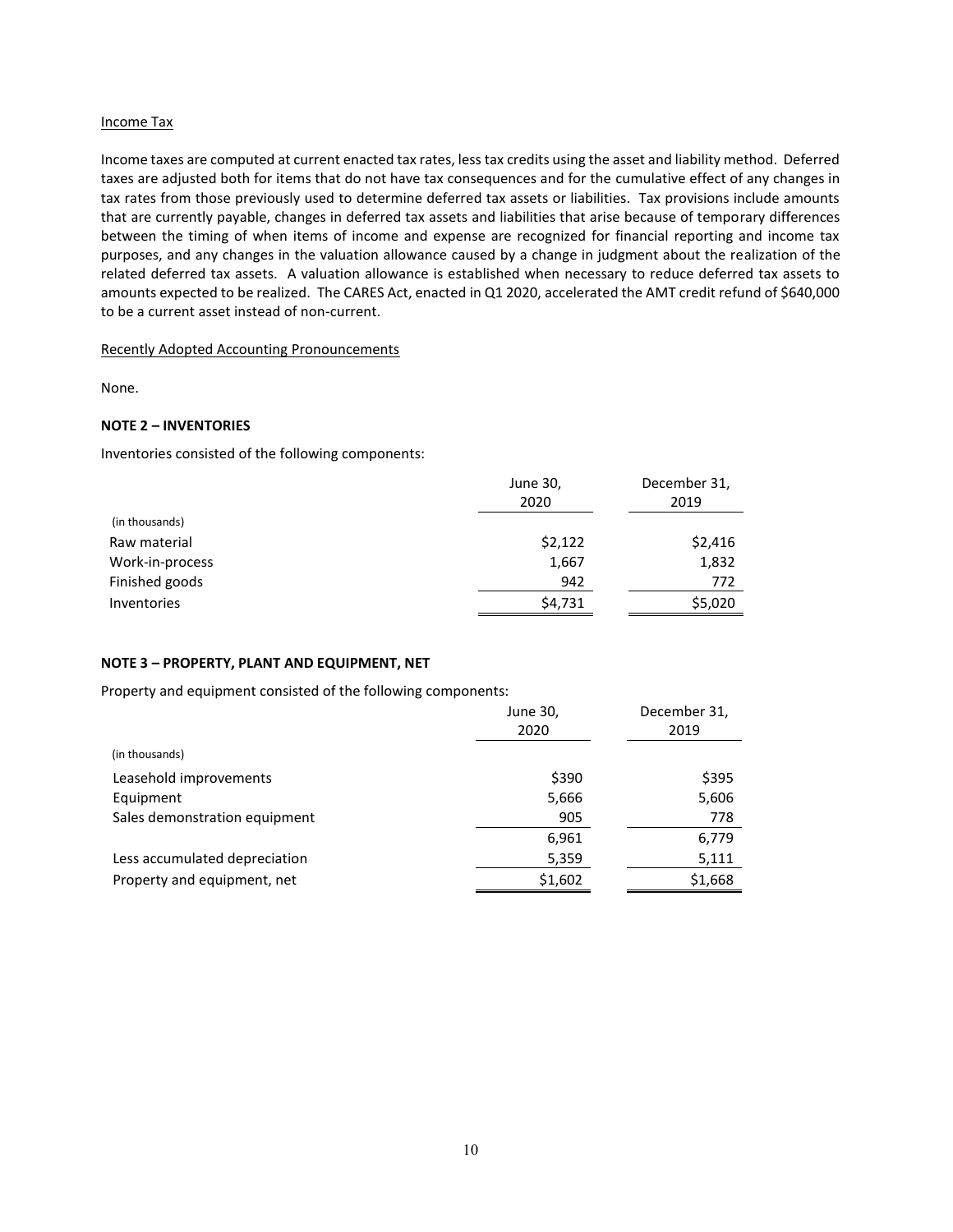## **NOTE 4 – OTHER ACCRUED LIABILITIES**

Other accrued liabilities consisted of the following components:

|                              | June 30,<br>2020 | December 31,<br>2019 |
|------------------------------|------------------|----------------------|
| (in thousands)               |                  |                      |
| Lease liability - short term | \$692            | \$678                |
| Product warranty             | 341              | 367                  |
| Sales return reserve         | 67               | 77                   |
| Other taxes                  | 98               | 126                  |
| Other                        | 61               | 124                  |
| Other accrued liabilities    | \$1,259          | \$1,372              |

The changes in our product warranty liability for the six months ending June 30, 2020 are as follows:

|                              | June 30,<br>2020 |
|------------------------------|------------------|
| (in thousands)               |                  |
| Liability, beginning balance | \$367            |
| Net expenses                 | 341              |
| Warranty claims              | (341)            |
| Accrual revisions            | (26)             |
| Liability, ending balance    | \$341            |

## **NOTE 5 – LEASES**

Our leasing arrangements are primarily for facility leases we use to conduct our operations. The following table presents our future lease payments for long-term operating leases as of June 30, 2020:

|                                   | Operating         |
|-----------------------------------|-------------------|
|                                   | Lease Commitments |
| (in thousands)                    |                   |
| 2020 (remaining)                  | \$381             |
| 2021                              | 711               |
| 2022                              | 317               |
| 2023                              | 91                |
| 2024                              | 83                |
| Thereafter                        | 141               |
| Total                             | \$1,724           |
| Less Imputed interest             | (198)             |
| Total operating lease liabilities | \$1,526           |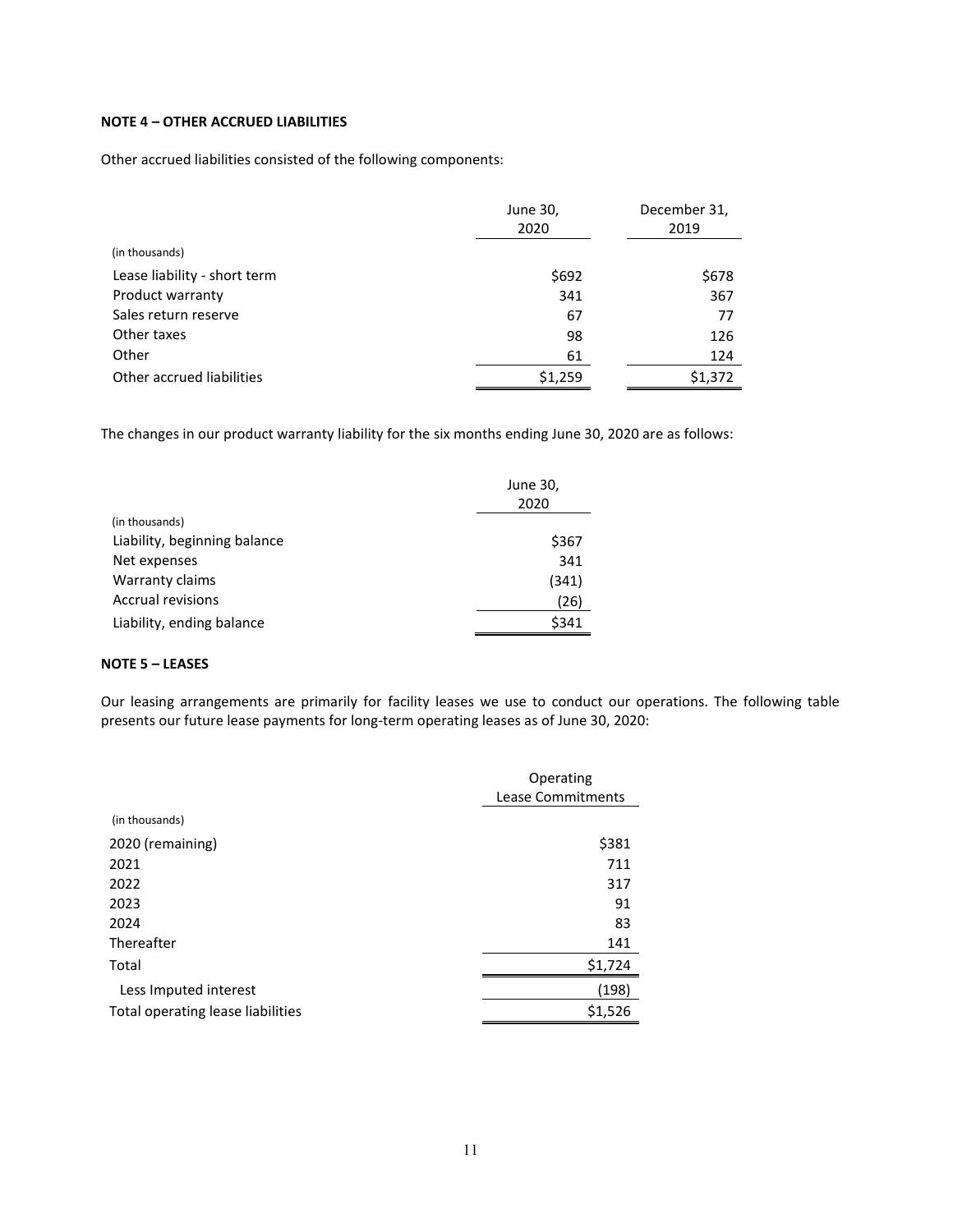Cash paid for operating lease liabilities for the three and six months ended June 30, 2020 was \$189,000 and \$374,000, respectively. There was one new or modified leases during the six months ended June 30, 2020 included in the lease liability for approximately \$15,000 relating to a new three-year automobile lease.

The following table presents supplemental balance sheet information related to leases as of June 30, 2020:

|                                                        | Balance at<br>June 30, 2020 | Balance at<br>December 31,<br>2019 |
|--------------------------------------------------------|-----------------------------|------------------------------------|
| (in thousands)                                         |                             |                                    |
| Right-of-use assets (Long-term other assets)           | \$1,297                     | \$1,574                            |
| Lease liability-short term (Other accrued liabilities) | 692                         | 678                                |
| Lease liability-long term (Long-term other payables)   | 834                         | 1.178                              |

At June 30, 2020, the weighted average remaining lease term is 3.08 years and the weighted average discount rate used is 5%.

The components of our lease expense for the three and six months ended June 30, 2020 include operating lease costs of \$164,000 and \$326,000, respectively, and short-term lease costs of \$8,000 and \$16,000, respectively.

Our real estate facility leases are described below:

During the third quarter of 2017, we amended our lease agreement, extending the lease for the Redmond, Washington headquarters facility through July 31, 2022. This lease is for approximately 20,460 square feet.

We signed a lease agreement effective November 1, 2015 that extends the lease for a facility located in Shanghai, China through October 31, 2021. This lease is for approximately 19,400 square feet.

During the fourth quarter of 2016, we signed a lease agreement for a new facility located near Munich, Germany which was effective March 1, 2017 and extends the lease through February 28, 2022. This lease is for approximately 4,895 square feet.

## **NOTE 6 – OTHER COMMITMENTS**

We have purchase obligations for inventory and production costs as well as other obligations such as capital expenditures, service contracts, marketing, and development agreements. Arrangements are considered purchase obligations if a contract specifies all significant terms, including fixed or minimum quantities to be purchased, a pricing structure and approximate timing of the transaction. Most arrangements are cancelable without a significant penalty, and with short notice, typically less than 90 days. At June 30, 2020, the purchase commitments and other obligations totaled \$1.2 million of which all but \$228,000 are expected to be paid over the next twelve months.

## **NOTE 7 – CONTINGENCIES**

As of June 30, 2020, we were not a party to any legal proceedings or aware of any indemnification agreement claims, the adverse outcome of which in management's opinion, individually or in the aggregate, would have a material adverse effect on our results of operations or financial position.

#### **NOTE 8 – EARNINGS PER SHARE**

Basic earnings per share is calculated based on the weighted average number of common shares outstanding during each period. Diluted earnings per share is calculated based on these same weighted average shares outstanding plus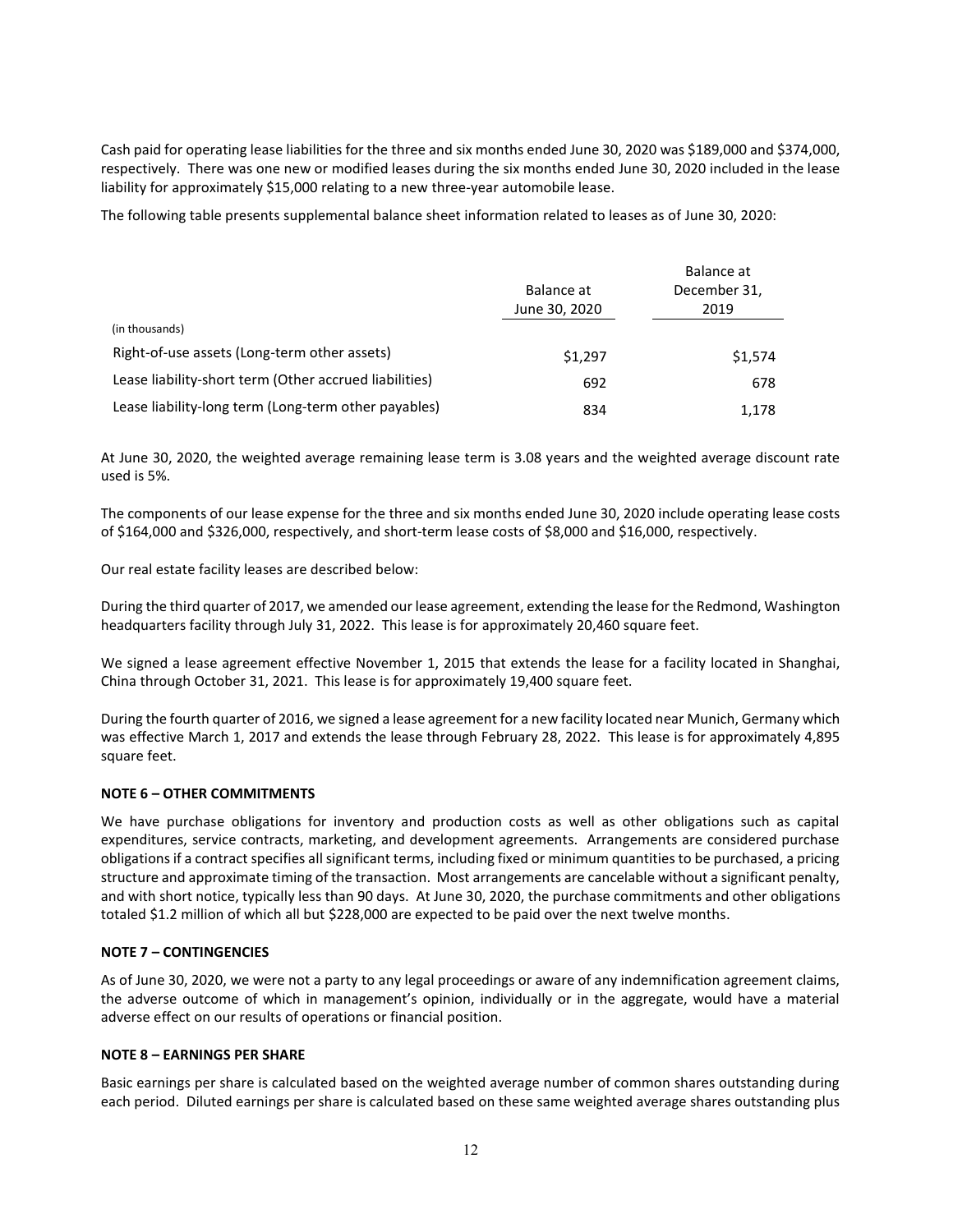the effect of potential shares issuable upon assumed exercise of stock options based on the treasury stock method. Potential shares issuable upon the exercise of stock options are excluded from the calculation of diluted earnings per share to the extent their effect would be anti-dilutive.

The following table sets forth the computation of basic and diluted earnings per share:

|                                         | <b>Three Months Ended</b> |                  | <b>Six Months Ended</b> |                  |
|-----------------------------------------|---------------------------|------------------|-------------------------|------------------|
|                                         | June 30,<br>2020          | June 30,<br>2019 | June 30,<br>2020        | June 30,<br>2019 |
| (in thousands except per share data)    |                           |                  |                         |                  |
| Numerator for basic and diluted         |                           |                  |                         |                  |
| earnings (loss) per share:              |                           |                  |                         |                  |
| Net income (loss)                       | ( \$1,057)                | \$127            | ( \$1,611)              | \$153            |
| Denominator for basic                   |                           |                  |                         |                  |
| earnings (loss) per share:              |                           |                  |                         |                  |
| Weighted-average shares                 | 8,302                     | 8,257            | 8,261                   | 8,280            |
| Employee stock options and awards       | 46                        | 75               | 51                      | 95               |
| Denominator for diluted                 |                           |                  |                         |                  |
| earnings (loss) per share:              |                           |                  |                         |                  |
| Adjusted weighted-average shares &      |                           |                  |                         |                  |
| assumed conversions of stock options    | 8,348                     | 8,332            | 8,312                   | 8,375            |
| <b>Basic and diluted</b>                |                           |                  |                         |                  |
| earnings (loss) per share:              |                           |                  |                         |                  |
| Total basic earnings (loss) per share   | (50.13)                   | \$0.02           | (50.19)                 | \$0.02           |
| Total diluted earnings (loss) per share | (50.13)                   | \$0.02           | (50.19)                 | \$0.02           |

Weighted average options to purchase 25,000 shares for both the three and six month periods ending June 30, 2020 and weighted average options to purchase 35,422 and 30,240 shares for the three and six months ending June 30, 2019, respectively, were excluded from the computation of diluted earnings per share for the periods then ended because the options were anti-dilutive.

#### **NOTE 9 – SHARE-BASED COMPENSATION**

For share-based awards granted, we have recognized compensation expense based on the estimated grant date fair value method. For these awards we have recognized compensation expense using a straight-line amortization method reduced for estimated forfeitures.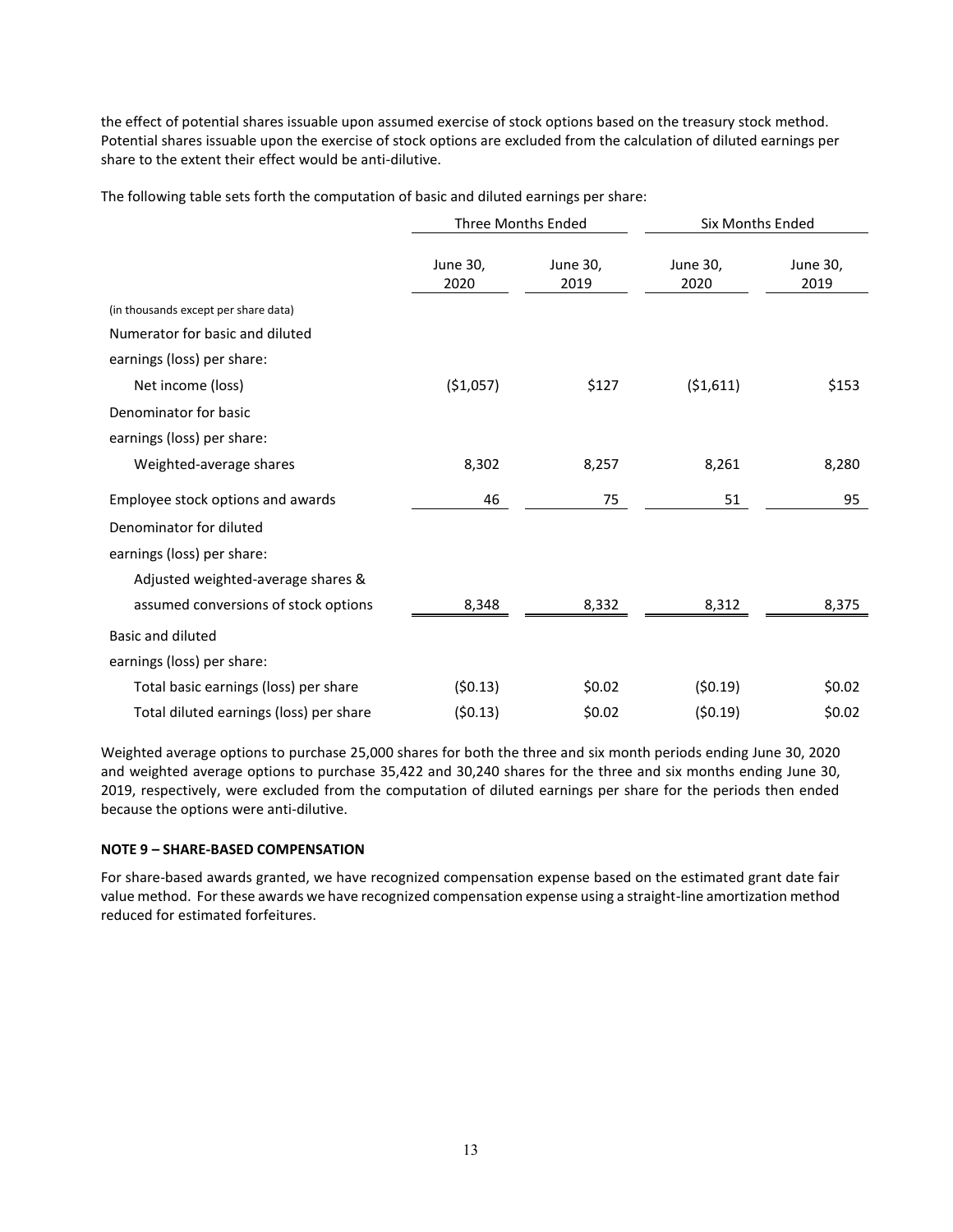The impact on our results of operations of recording share-based compensation, net of forfeitures, for the three and six months ended June 30, 2020 and 2019, respectively, were as follows:

|                                | Three Months Ended |                  | Six Months Ended |                  |
|--------------------------------|--------------------|------------------|------------------|------------------|
|                                | June 30,<br>2020   | June 30,<br>2019 | June 30,<br>2020 | June 30,<br>2019 |
| (in thousands)                 |                    |                  |                  |                  |
| Cost of goods sold             | \$15               | \$10             | \$21             | \$16             |
| Research and development       | 132                | 103              | 196              | 166              |
| Selling, general and           |                    |                  |                  |                  |
| administrative                 | 334                | 251              | 513              | 469              |
| Total share-based compensation | \$481              | \$364            | \$730            | \$651            |

Equity awards granted during the three and six months ended June 30, 2020 and 2019 were as follows:

|                               | Three Months Ended |                  | Six Months Ended |                  |
|-------------------------------|--------------------|------------------|------------------|------------------|
|                               | June 30,<br>2020   | June 30,<br>2019 | June 30,<br>2020 | June 30,<br>2019 |
| <b>Restricted Stock Units</b> | 376,200            | 276,700          | 376,200          | 276,700          |
| <b>Stock Options</b>          | -                  | 25,000           |                  | 25,000           |

Non-employee directors Restricted Stock Units ("RSU's") vest over one year and options vest over three years and have a six-year exercise period. Employee RSU's typically vest over four years and employee Non-Qualified stock options typically vest quarterly over 4 years and have a six-year exercise period.

The remaining unamortized expected future equity compensation expense and remaining amortization period associated with unvested option grants, restricted stock awards and restricted stock unit awards at June 30, 2020 are:

|                                                               | June 30,<br>2020 |
|---------------------------------------------------------------|------------------|
| Unamortized future equity compensation expense (in thousands) | \$2.731          |
| Remaining weighted average amortization period (in years)     | 2.63             |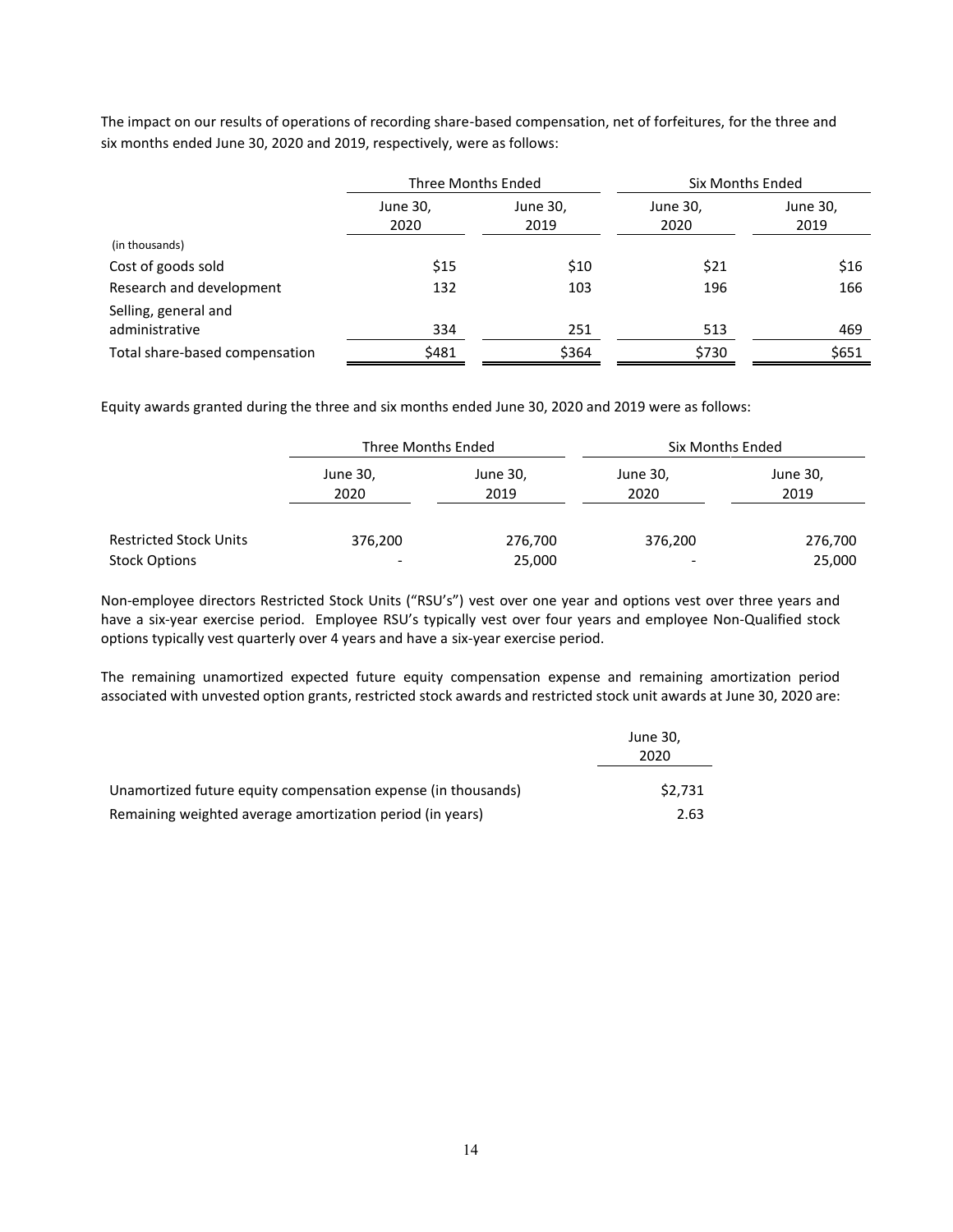#### **Item 2. Management's Discussion and Analysis of Financial Condition and Results of Operations**

#### General

#### **FORWARD-LOOKING STATEMENTS**

This Quarterly Report on Form 10-Q includes forward-looking statements within the meaning of the Private Securities Litigation Reform Act of 1995. This Act provides a "safe harbor" for forward-looking statements to encourage companies to provide prospective information about themselves as long as they identify these statements as forwardlooking and provide meaningful cautionary statements identifying important factors that could cause actual results to differ from the projected results. All statements other than statements of historical fact made in this Quarterly Report on Form 10-Q are forward-looking. In particular, statements herein regarding economic outlook, impact of novel coronavirus or COVID-19; industry prospects and trends; expected business reopening; industry partnerships; future results of operations or financial position; future spending; breakeven revenue point; expected market bottom or growth; market acceptance of our newly introduced or upgraded products or services; the sufficiency of our cash to fund future operations and capital requirements; development, introduction and shipment of new products or services; changing foreign operations; trade issues and tariffs; and any other guidance on future periods are forwardlooking statements. Forward-looking statements reflect management's current expectations and are inherently uncertain. Although we believe that the expectations reflected in these forward-looking statements are reasonable, we cannot guarantee future results, levels of activity, performance, achievements, or other future events. Moreover, neither Data I/O nor anyone else assumes responsibility for the accuracy and completeness of these forward-looking statements. We are under no duty to update any of these forward-looking statements after the date of this Quarterly Report. The Reader should not place undue reliance on these forward-looking statements. The discussions above and in the section in Item 1A., Risk Factors "Cautionary Factors That May Affect Future Results" in our Annual report on Form 10-K for the year ended December 31, 2019, describe some, but not all, of the factors that could cause these differences.

#### **OVERVIEW**

After a weak first quarter of 2020, business continued to be negatively impacted by COVID-19 related country and customer business shutdowns. In response to suddenly changing business conditions, we had scaled back planned investments and reduced our current spending. Despite the spending reductions during Q1, we continued to invest with a long-term focus towards expanding our markets and creating unique value for our customers. This is true for both our traditional core business as well as the emerging security deployment business. During Q2, we continued this course of response and actions. Our facilities and operations in the different countries adapted to the local conditions and restrictions. We have adapted to embrace virtual and remote operations for our employees, sales, and service and avoid travel and non-social distanced interactions.

Our short-term challenge continues to be operating in a cyclical, COVID-19 impacted, and rapidly evolving industry environment. We must balance industry changes, industry partnerships, new technologies, business geography shifts, travel and customer restrictions, customer shut downs, exchange rate volatility, trade issues and tariffs, coronavirus impacts, increasing costs and strategic investments in our business with the level of demand and mix of business we expect. We continue to manage our costs carefully and execute strategies for cash preservation, protecting our employee base and cost reductions. We are classified as an essential business under local standards and as such, are allowed to operate. Many of our employees worked remotely from home, with the essential production and process workers onsite as part of our essential operations. We have implemented policies and procedures in our offices and production facilities to keep our essential workers safe, while at the same time protecting our production capacity. We have and are taking advantage of government programs in various countries to assist during the pandemic, to the extent we are qualified to participate, including foreign work reduction programs, foreign payroll benefit programs, and USA payroll tax deferrals. While we were approved, we have not, and do not expect, to accept funding from the SBA PPP program in the USA.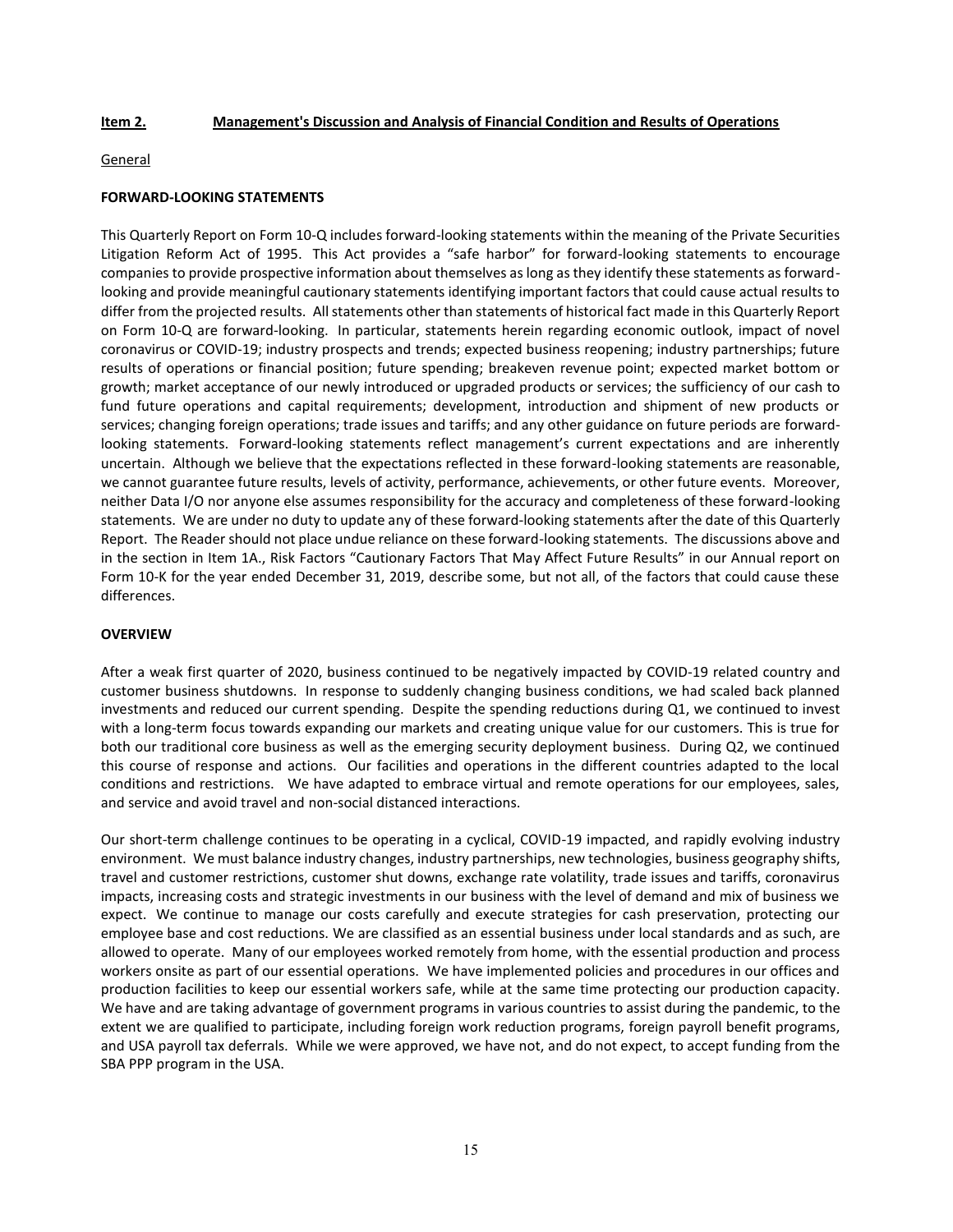We are focusing our research and development efforts in our strategic growth markets, namely automotive electronics and IoT new programming technologies, secure supply chain solutions, automated programming systems and their enhancements for the manufacturing environment and software. We are continuing to develop technology to securely provision new categories of semiconductors, including Secure Elements, Authentication Chips, and Secure Microcontrollers. We plan to deliver new programming technology and automated handling systems for managed and secure programming in the manufacturing environment. We continue to focus on extending the capabilities and support for our product lines and supporting the latest semiconductor devices, including various configurations of NAND Flash, e-MMC, UFS and microcontrollers on our newer products.

Our customer focus has been on global and strategic high-volume manufacturers in key market segments like automotive electronics, IoT, industrial controls and consumer electronics, as well as programming centers.

Although the long-term prospects for our strategic growth markets should be good, these markets and our business have been, and are likely to continue to be, adversely impacted by the global pandemic of novel coronavirus or COVID-19.

As a global company with 92% of our 2019 sales in international markets, we have been and expect to continue to be significantly impacted by the COVID-19 pandemic, which started to impact us first in China and has since spread to Asia, USA, Europe and all other markets we serve. During Q2 we have seen that our China operations have resumed onsite quasi-normal activities. Automotive facilities that had largely shut down began reopening mid to late Q2. Our European operations are opening up for travel and limited customer site visits. Our Americas operations continue to be relatively restricted as local areas begin opening but international travel is very restricted or generally banned. Although our facilities in Shanghai, Redmond and Germany are currently open and operating in pandemic related restricted ways, we believe that our classification as essential by certain U.S. customer groups has and will continue to keep operations open. We source other components from China and other countries that are used to manufacture our equipment in China and in our Redmond, Washington facility and these components may not be readily available or subject to unpredictable delays. Many of our employees and executives are working from home and we are limiting visitors to our facilities as the pandemic continues. All of our facilities are subject to restrictions and closure by governmental entities. The pandemic has and may continue to impact our revenues, our ability to obtain key components and to manufacture our products, as well as sell, install and support our products around the world. We expect to continue to be impacted and respond to customer site restrictions on sales and service visits, travel restrictions, closed borders, cancelled trade shows and industry gatherings, and modifications in our operations to allow social distancing. These same concerns impact our customers, who also may not be able to maintain their financial stability. See also the detailed discussion of the impacts of the coronavirus COVID-19 on our business and markets in Item 1A, Risk Factors in our annual report on Form 10-K. The pandemic could have the effect of heightening many of the other risks described in it. Annual projections on spending, growth, mix, and profitability have been and are likely to be further revised substantially as new information is obtained.

In addition to COVID-19 risks, we are facing increased geopolitical risks with respect to markets and supply chains. As countries increasingly seek to favor local suppliers and place punitive tariffs on selected countries, we may be placed at a disadvantage in selling, tariff policy, and asset management in selected regions where we operate and sell.

#### **CRITICAL ACCOUNTING POLICY JUDGMENTS AND ESTIMATES**

The preparation of financial statements in accordance with accounting principles generally accepted in the United States of America requires that we make estimates and judgments, which affect the reported amounts of assets, liabilities, revenues and expenses, and related disclosures of contingent assets and liabilities. On an on-going basis, we evaluate our estimates, including those related to revenue recognition, sales returns, bad debts, inventories, intangible assets, income taxes, warranty obligations, restructuring charges, contingencies such as litigation and contract terms that have multiple elements and other complexities typical in the capital equipment industry. We base our estimates on historical experience and other assumptions that we believe are reasonable under the circumstances. Actual results may differ from these estimates under different assumptions or conditions.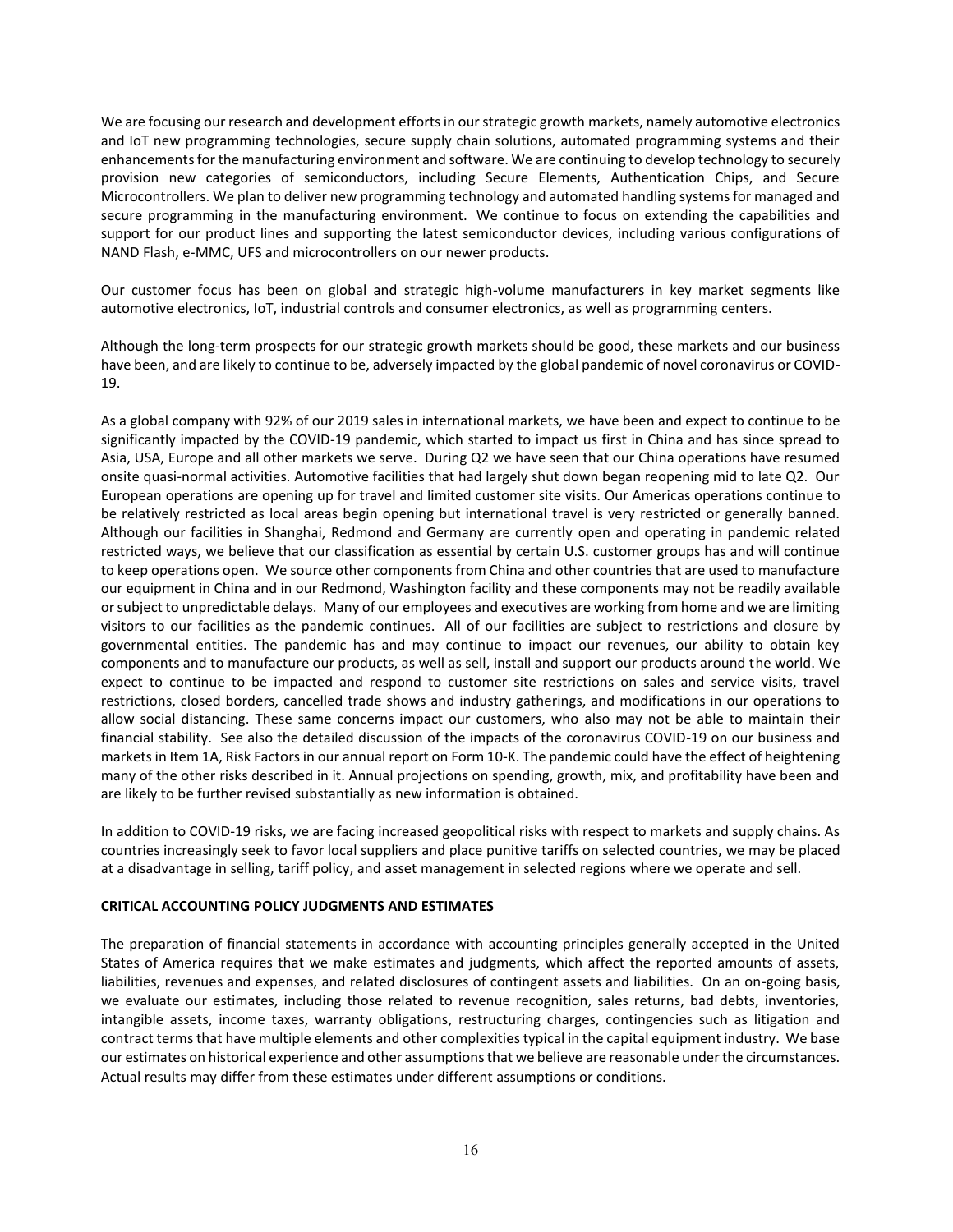We believe the following critical accounting policies affect the more significant judgments and estimates used in the preparation of our financial statements:

**Revenue Recognition:** Topic 606 provides a single, principles-based five-step model to be applied to all contracts with customers. It generally provides for the recognition of revenue in an amount that reflects the consideration to which the Company expects to be entitled, net of allowances for estimated returns, discounts or sales incentives, as well as taxes collected from customers when control over the promised goods or services are transferred to the customer.

We have elected the practical expedient to expense contract acquisition costs, primarily sales commissions, for contracts with terms of one year or less and will capitalize and amortize incremental costs with terms that exceed one year. During 2020 and 2019, the impact of capitalization of incremental costs for obtaining contracts was immaterial. We have made a sales tax policy election to exclude sales, use, value added, some excise taxes and other similar taxes from the measurement of the transaction price.

We recognize revenue upon transfer of control of the promised products or services to customers in an amount that reflects the consideration we expect to receive in exchange for those products or services. We have determined that our programming equipment has reached a point of maturity and stability such that product acceptance can be assured by testing at the factory prior to shipment and that the installation meets the criteria to be a separate performance obligation. These systems are standard products with published product specifications and are configurable with standard options. The evidence that these systems could be deemed as accepted was based upon having standardized factory production of the units, results from batteries of tests of product performance to our published specifications, quality inspections and installation standardization, as well as past product operation validation with the customer and the history provided by our installed base of products upon which the current versions were based.

The revenue related to products requiring installation that is perfunctory is recognized upon transfer of control of the product to customers, which generally is at the time of shipment. Installation that is considered perfunctory includes any installation that is expected to be performed by other parties, such as distributors, other vendors, or the customers themselves. This considers the complexity, skill and training needed as well as customer expectations regarding installation.

We enter into arrangements with multiple performance obligations that arise during the sale of a system that includes an installation component, a service and support component and a software maintenance component. The transaction price is allocated to the separate performance obligations on relative standalone sales price. We allocate the transaction price of each element based on relative selling prices. Relative selling price is based on the selling price of the standalone system. For the installation and service and support performance obligations, we use the value of the discount given to distributors who perform these components. For software maintenance performance obligations, we use what we charge for annual software maintenance renewals after the initial year the system is sold. Revenue is recognized on the system sale based on shipping terms, installation revenue is recognized after the installation is performed, and hardware service and support and software maintenance revenue is recognized ratably over the term of the agreement, typically one year. Deferred revenue includes service, support and maintenance contracts and represents the undelivered performance obligation of agreements that are typically for one year.

When we sell software separately, we recognize revenue upon the transfer of control of the software, which is generally upon shipment, provided that only inconsequential performance obligations remain on our part and substantive acceptance conditions, if any, have been met.

We recognize revenue when there is an approved contract that both parties are committed to perform, both parties' rights have been identified, the contract has substance, collection of substantially all the consideration is probable, the transaction price has been determined and allocated over the performance obligations, the performance obligations including substantive acceptance conditions, if any, in the contract have been met, the obligation is not contingent on resale of the product, the buyer's obligation would not be changed in the event of theft, physical destruction or damage to the product, the buyer acquiring the product for resale has economic substance apart from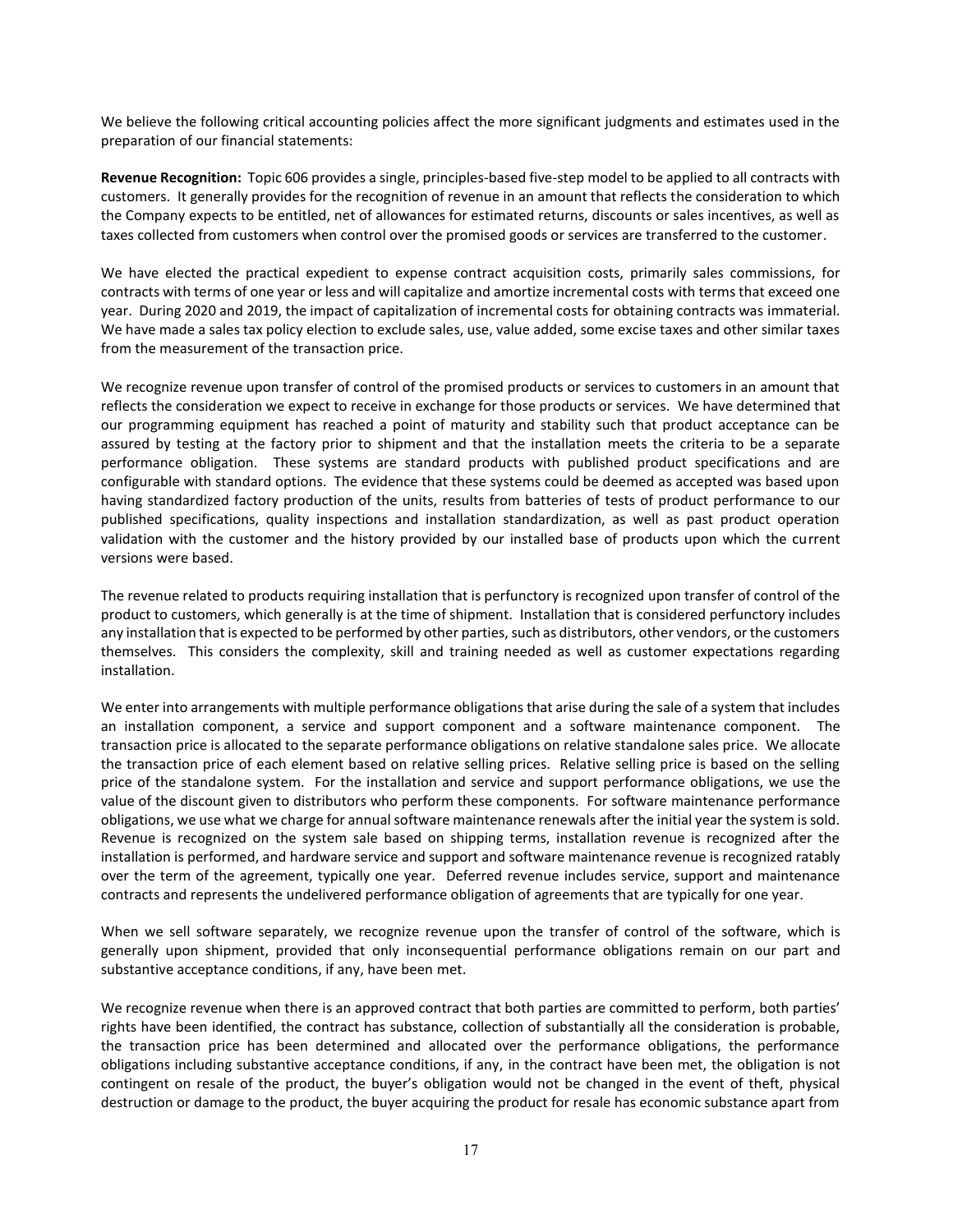us and we do not have significant obligations for future performance to directly bring about the resale of the product by the buyer. We establish a reserve for sales returns based on historical trends in product returns and estimates for new items. Payment terms are generally 30 days from shipment.

We transfer certain products out of service from their internal use and make them available for sale. The products transferred are typically our standard products in one of the following areas: service loaners, rental or test units; engineering test units; or sales demonstration equipment. Once transferred, the equipment is sold by our regular sales channels as used equipment inventory. These product units often involve refurbishing and an equipment warranty, and are conducted as sales in our normal and ordinary course of business. The transfer amount is the product unit's net book value and the sale transaction is accounted for as revenue and cost of goods sold.

**Allowance for Doubtful Accounts:** We base the allowance for doubtful accounts receivable on our assessment of the collectability of specific customer accounts and the aging of accounts receivable. If there is deterioration of a major customer's credit worthiness or actual defaults are higher than historical experience, our estimates of the recoverability of amounts due to us could be adversely affected.

**Inventory**: Inventories are stated at the lower of cost or net realizable value. Adjustments are made to standard cost, which approximates actual cost on a first-in, first-out basis. We estimate reductions to inventory for obsolete, slowmoving, excess and non-salable inventory by reviewing current transactions and forecasted product demand. We evaluate our inventories on an item by item basis and record inventory adjustments accordingly. If there is a significant decrease in demand for our products, uncertainty during product line transitions, or a higher risk of inventory obsolescence because of rapidly changing technology and customer requirements, we may be required to increase our inventory adjustments and our gross margin could be adversely affected.

**Warranty Accruals:** We accrue for warranty costs based on the expected material and labor costs to fulfill our warranty obligations. If we experience an increase in warranty claims, which are higher than our historical experience, our gross margin could be adversely affected.

**Tax Valuation Allowances:** Given the uncertainty created by our loss history, as well as the current and ongoing cyclical and COVID-19 related uncertain economic outlook for our industry and capital and geographic spending as well as income and current net deferred tax assets by entity and country, we expect to continue to limit the recognition of net deferred tax assets and accounting for uncertain tax positions and maintain the tax valuation allowances. At the current time, we expect, therefore, that reversals of the tax valuation allowance will take place as we are able to take advantage of the underlying tax loss or other attributes in carry forward or their use by future income or circumstances allow us to realize these attributes. The transfer pricing and expense or cost sharing arrangements are complex areas where judgments, such as the determination of arms-length arrangements, can be subject to challenges by different tax jurisdictions.

**Share-based Compensation:** We account for share-based awards made to our employees and directors, including employee stock option awards and restricted stock unit awards, using the estimated grant date fair value method of accounting. For options, we estimate the fair value using the Black-Scholes valuation model and an estimated forfeiture rate, which requires the input of highly subjective assumptions, including the option's expected life and the price volatility of the underlying stock. The expected stock price volatility assumption was determined using the historical volatility of our common stock. Changes in the subjective assumptions required in the valuation model may significantly affect the estimated value of the awards, the related stock-based compensation expense and, consequently, our results of operations. Restricted stock unit awards are valued based on the average of the high and low price on the date of the grant and an estimated forfeiture rate. For both options and restricted awards, expense is recognized as compensation expense on the straight-line basis. Employee Stock Purchase Plan ("ESPP") shares were issued under provisions that do not require us to record any equity compensation expense.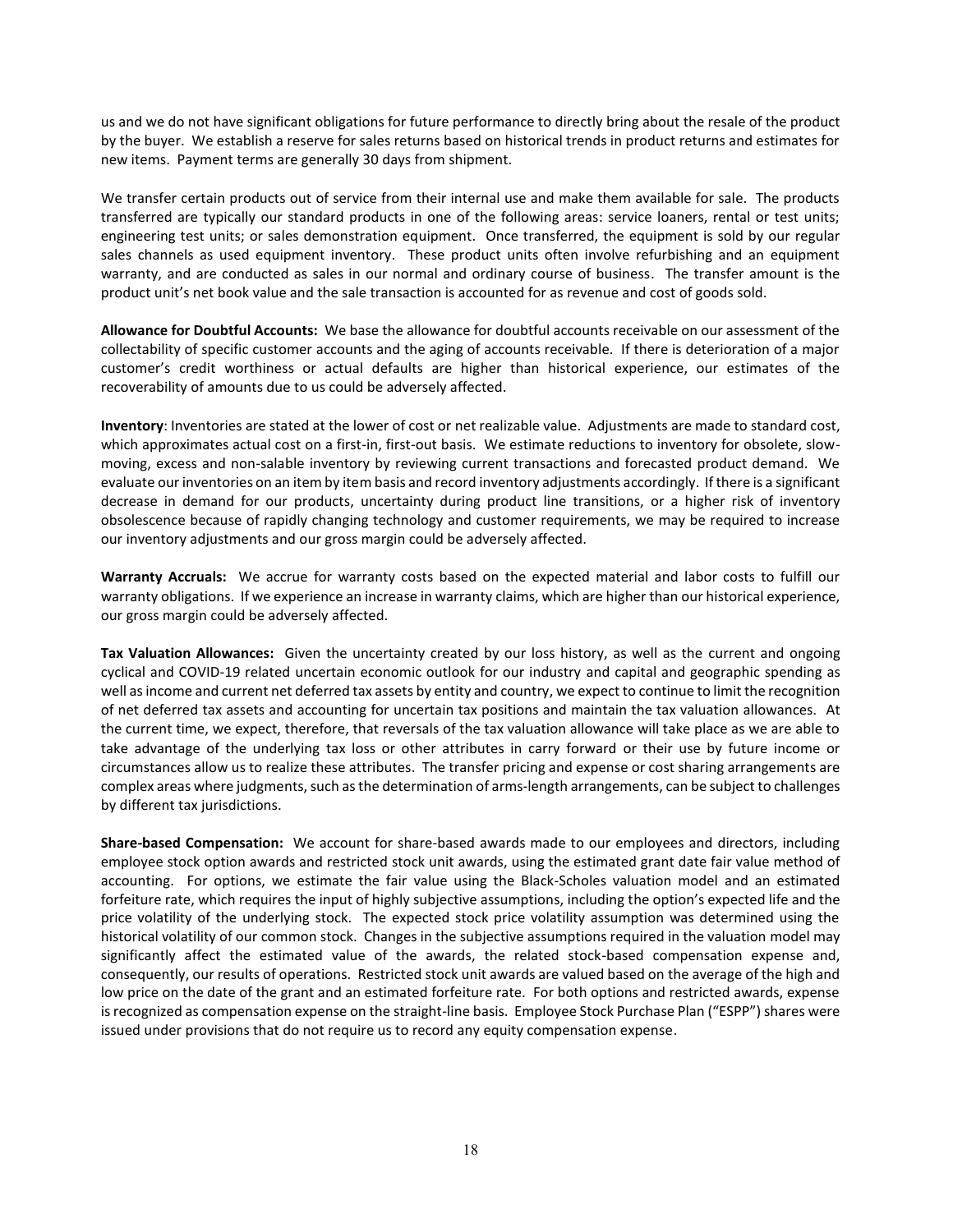#### **RESULTS OF OPERATIONS:**

#### **NET SALES**

|                           | <b>Three Months Ended</b> |            | Six Months Ended |                         |                         |          |
|---------------------------|---------------------------|------------|------------------|-------------------------|-------------------------|----------|
|                           | June 30,                  |            | June 30,         | June 30,                |                         | June 30, |
| Net sales by product line | 2020                      | Change     | 2019             | 2020                    | Change                  | 2019     |
| (in thousands)            |                           |            |                  |                         |                         |          |
| Automated programming     |                           |            |                  |                         |                         |          |
| systems                   | \$3,531                   | (24.1%)    | \$4,651          | \$6,949                 | (26.5%)                 | \$9,454  |
| Non-automated             |                           |            |                  |                         |                         |          |
| programming systems       | 1,124                     | $(5.0\%)$  | 1,183            | 2,491                   | 2.2%                    | 2,438    |
| Total programming systems | \$4,655                   | (20.2%)    | \$5,834          | \$9,440                 | (20.6%)                 | \$11,892 |
|                           | <b>Three Months Ended</b> |            |                  |                         | <b>Six Months Ended</b> |          |
|                           | June 30,                  |            | June 30,         | June 30,                |                         | June 30, |
| Net sales by location     | 2020                      | Change     | 2019             | 2020                    | Change                  | 2019     |
| (in thousands)            |                           |            |                  |                         |                         |          |
| <b>United States</b>      | \$290                     | (52.4%)    | \$609            | \$562                   | (41.8%)                 | \$966    |
| % of total                | 6.2%                      |            | 10.4%            | 6.0%                    |                         | 8.1%     |
| International             | \$4,365                   | (16.5%)    | \$5,225          | \$8,878                 | (18.7%)                 | \$10,926 |
| % of total                | 93.8%                     |            | 89.6%            | 94.0%                   |                         | 91.9%    |
|                           | <b>Three Months Ended</b> |            |                  | <b>Six Months Ended</b> |                         |          |
|                           | June 30,                  |            | June 30,         | June 30,                |                         | June 30, |
| Net sales by type         | 2020                      | Change     | 2019             | 2020                    | Change                  | 2019     |
| (in thousands)            |                           |            |                  |                         |                         |          |
| Equipment sales           | \$2,476                   | $(30.0\%)$ | \$3,537          | \$5,063                 | (30.1%)                 | \$7,247  |
| Adapter sales             | 1,324                     | (6.8%)     | 1,421            | 2,669                   | (7.4% )                 | 2,882    |
| Software and maintenance  | 855                       | (2.4% )    | 876              | 1,708                   | $(3.1\%)$               | 1,763    |
| Total programming systems | \$4,655                   | (20.2%)    | \$5,834          | \$9,440                 | (20.6%)                 | \$11,892 |

Net sales in the second quarter of 2020 were \$4.7 million, as compared with \$5.8 million in the prior year period and \$4.8 million in the first quarter of 2020. Second quarter 2020 booking were \$5.0 million, as compared with \$5.1 million in the prior year period and \$4.3 million in first quarter of 2020.

On a geographic basis, international sales represented approximately 93.8% of total net sales for the second quarter of 2020 compared with 89.6% in the prior year period. Total capital equipment sales were 53% of revenues, adapters were 28% and software and maintenance revenues were 19% of revenues in the second quarter of 2020 compared with 61% and 24% and 15%, respectively, for the second quarter of 2019.

After a strong Q4 2019, business was down in Q1 and Q2 2020, we believe, initially due to seasonality and continued cyclical downturn followed by country and customer business shutdowns related to COVID-19. We are now seeing business and factories reopening and resuming business in China. Many of our automotive electronics customers in the Americas and Europe shutdown operations in March, and have begun to or are setting expectations for reopening in the third quarter of 2020 with a gradual ramp up over the next few quarters to restore their previous business levels. We expect this will continue to impact our capacity related demand during this time frame.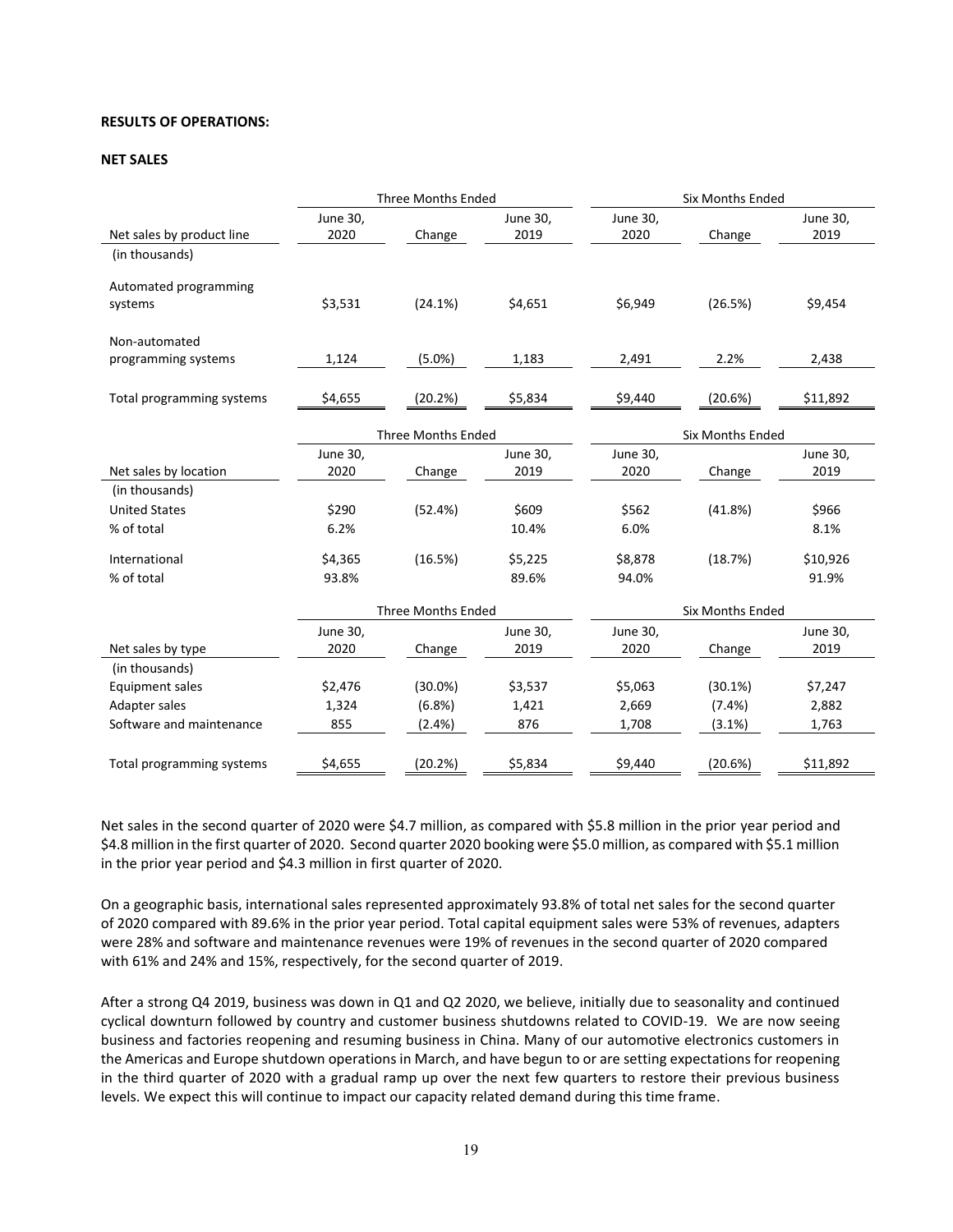Net sales for the first six months of 2020 were \$9.4 million, as compared with \$11.9 million during the same period in 2019 and declined for the same reasons as in the second quarter of 2020.

Backlog at June 30, 2020 was \$2.8 million, as compared with \$2.3 million at March 31, 2020 and \$2.9 million at December 31, 2019. Data I/O had \$1.4 million in deferred revenue at the end of the second quarter of 2020, compared with \$1.5 million at both the end of the first quarter of 2020 and the fourth quarter of 2019.

### **GROSS MARGIN**

|                                | Three Months Ended |         |                  | Six Months Ended |         |                  |
|--------------------------------|--------------------|---------|------------------|------------------|---------|------------------|
|                                | June 30,<br>2020   | Change  | June 30,<br>2019 | June 30,<br>2020 | Change  | June 30,<br>2019 |
| (in thousands)<br>Gross margin | \$2,439            | (31.9%) | \$3,584          | \$5,223          | (28.1%) | \$7,269          |
| Percentage of net<br>sales     | 52.4%              |         | 61.4%            | 55.3%            |         | 61.1%            |

Gross margin as a percentage of sales in the second quarter of 2020 was 52.4% as compared to 61.4% in the same period last year. For the second quarter of 2020 gross margin was primarily impacted by fixed costs being spread over lower revenues and unfavorable currency and factory variances. We expect the lower sales levels to continue to impact gross margin percentages in the third quarter of 2020 and start to reverse as business levels are restored.

Gross margin for the first six months of 2020 declined for the same factors as in the second quarter.

#### **RESEARCH AND DEVELOPMENT**

|                   | Three Months Ended |           |                  | Six Months Ended |           |                  |
|-------------------|--------------------|-----------|------------------|------------------|-----------|------------------|
|                   | June 30,<br>2020   | Change    | June 30,<br>2019 | June 30,<br>2020 | Change    | June 30,<br>2019 |
| (in thousands)    |                    |           |                  |                  |           |                  |
| Research and      |                    |           |                  |                  |           |                  |
| development       | \$1,614            | $(3.9\%)$ | \$1,680          | \$3,196          | $(4.9\%)$ | \$3,361          |
| Percentage of net |                    |           |                  |                  |           |                  |
| sales             | 34.7%              |           | 28.8%            | 33.9%            |           | 28.3%            |

Research and development ("R&D") expenses were lower in the second quarter and year to date 2020 compared to the same periodsin 2019 primarily due to cost control measures implemented. Due to expense management, planned increases in engineering spending have been deferred to later quarters.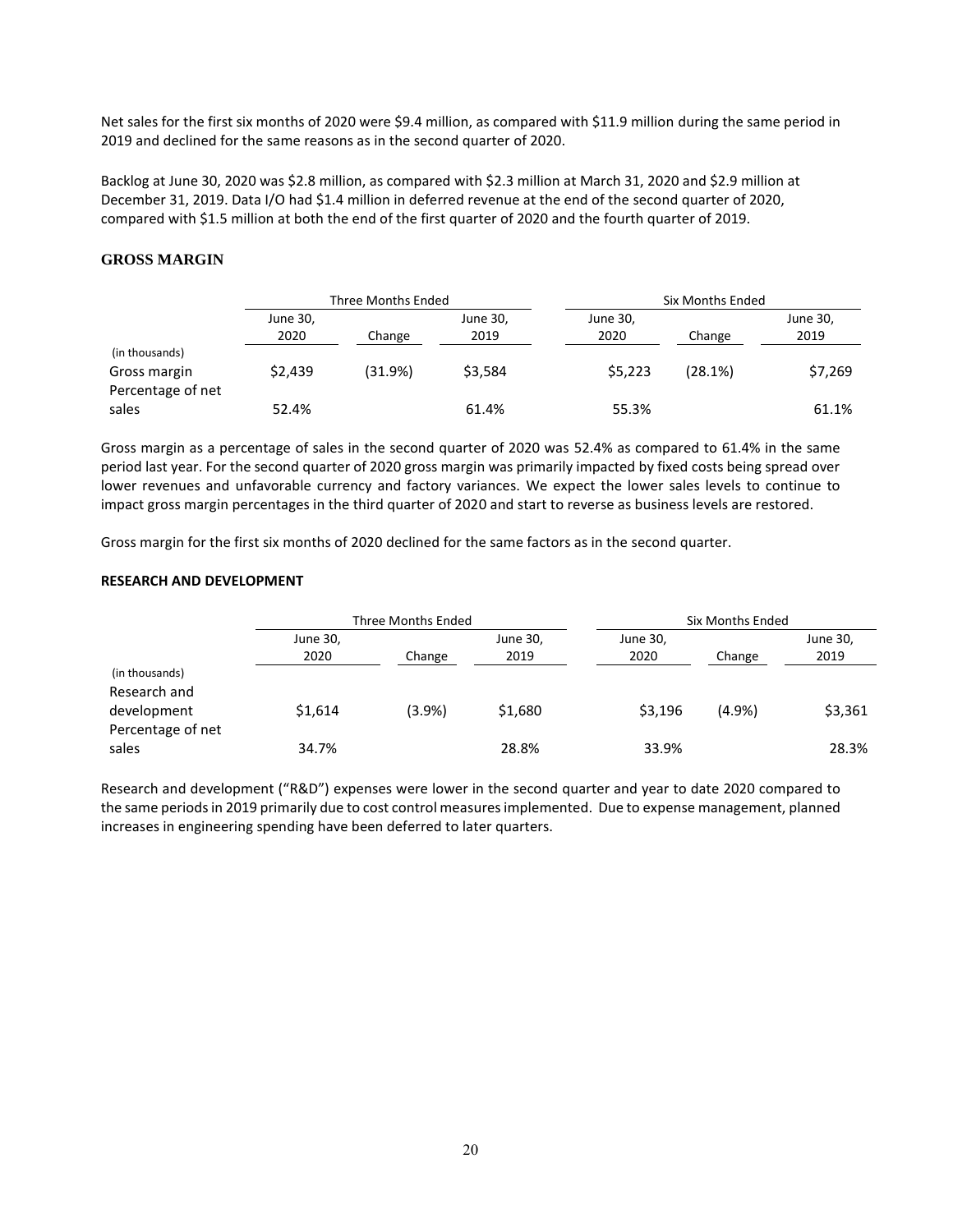#### **SELLING, GENERAL AND ADMINISTRATIVE**

|                                                                             | Three Months Ended |           |                  | Six Months Ended |           |                  |
|-----------------------------------------------------------------------------|--------------------|-----------|------------------|------------------|-----------|------------------|
|                                                                             | June 30,<br>2020   | Change    | June 30,<br>2019 | June 30,<br>2020 | Change    | June 30,<br>2019 |
| (in thousands)<br>Selling, general &<br>administrative<br>Percentage of net | \$1,703            | $(6.9\%)$ | \$1,829          | \$3.514          | $(7.6\%)$ | \$3,803          |
| sales                                                                       | 36.6%              |           | 31.4%            | 37.2%            |           | 32.0%            |

Selling, General and Administrative ("SG&A") expenses were lower in the second quarter and year to date 2020 compared to the same periods in 2019 primarily due to lower sales commissions on lower sales, and cost control measures implemented, with most expense categories lower than the prior year periods. We expect this spending trend to continue in the third quarter of 2020 and start to reverse as business levels are restored.

#### **INTEREST**

|                 | Three Months Ended |         |          |          | Six Months Ended |          |
|-----------------|--------------------|---------|----------|----------|------------------|----------|
|                 | June 30,           |         | June 30, | June 30, |                  | June 30, |
|                 | 2020               | Change  | 2019     | 2020     | Change           | 2019     |
| (in thousands)  |                    |         |          |          |                  |          |
| Interest income |                    | (90.0%) | \$10     | \$9      | (59.1%)          | \$22     |

Interest income was lower in the second quarter and year to date 2020 compared to the same periods in 2019 primarily due to lower interest rates on lower invested funds.

#### **INCOME TAXES**

|                                      | Three Months Ended |        |                  | Six Months Ended |        |                  |
|--------------------------------------|--------------------|--------|------------------|------------------|--------|------------------|
|                                      | June 30,<br>2020   | Change | June 30,<br>2019 | June 30,<br>2020 | Change | June 30,<br>2019 |
| (in thousands)<br>Income tax benefit | (\$97)             | 259.3% | (\$27)           | (5102)           | ∗      | ሖ ኅ              |
| (expense)                            |                    |        |                  |                  |        |                  |

#### \* not meaningful

Income tax for both the second quarter of 2020 and the same period in 2019, primarily relate to foreign and state taxes. In addition, in the first quarter of 2019, a US domestic benefit was realized from converting remaining sequestered AMT credits, that had a full valuation allowance on such credits, into a receivable of approximately \$42,000, resulting from IRS rule changes allowing the release of previously sequestered AMT credits.

The effective tax rate differed from the statutory tax rate primarily due to the effect of valuation allowances, as well as foreign taxes. We have a valuation allowance of \$8.1 million as of June 30, 2020. As of June 30, for both 2020 and 2019, our deferred tax assets and valuation allowance have been reduced by approximately \$363,000 and \$325,000, respectively, associated with the requirements of accounting for uncertain tax positions. Given the uncertainty created by our loss history, as well as the volatile and uncertain economic outlook for our industry and capital spending, we have limited the recognition of net deferred tax assets including our net operating losses and credit carryforwards and continue to maintain a valuation allowance for the full amount of the net deferred tax asset balance. The CARES Act, initiated in Q1 2020, accelerated the AMT credit refund of \$640,000 to be a current asset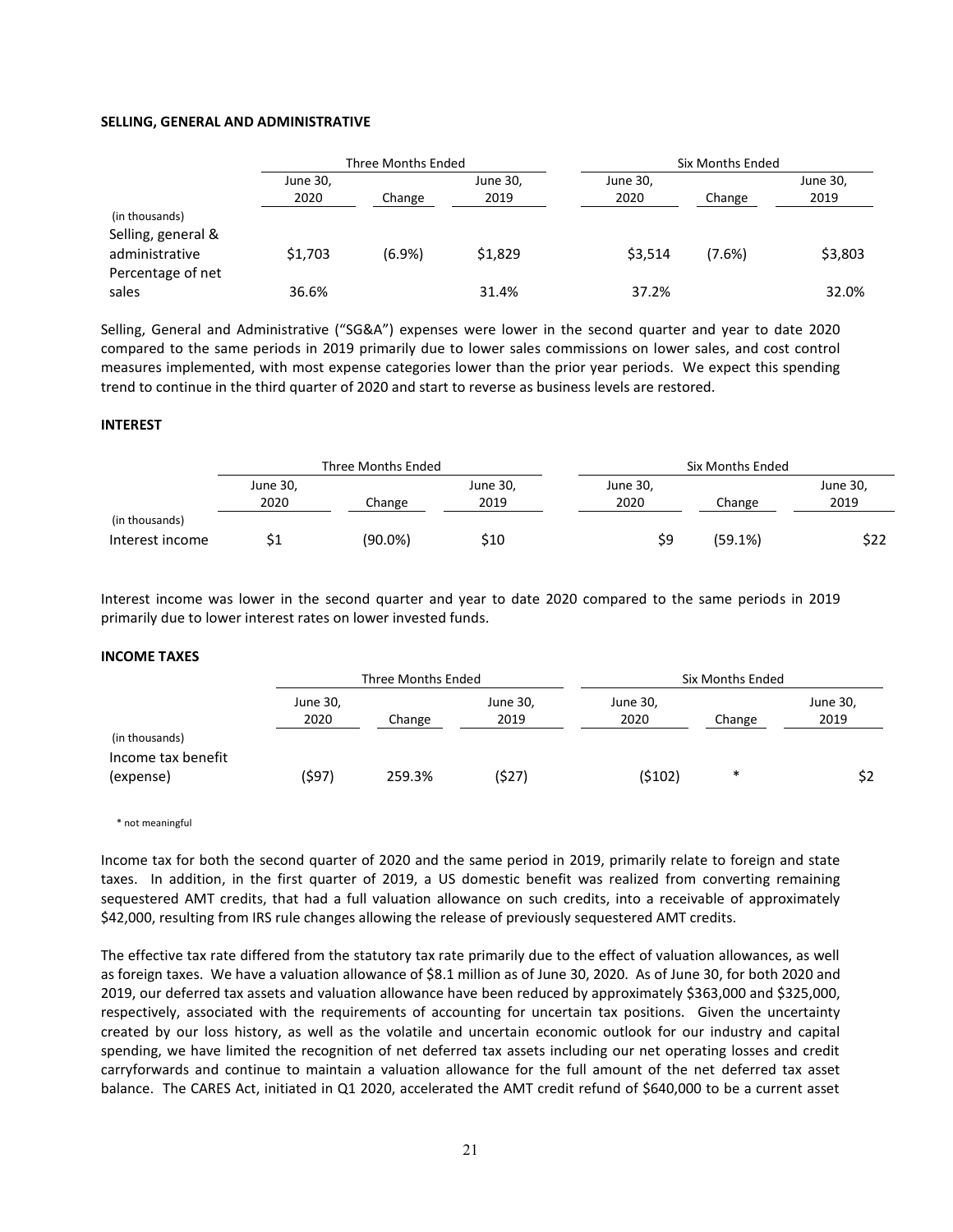instead of non-current. Movements of cash that generate local country withholding taxes create a current tax expense that will create additional deferred tax assets that will result in establishing additional tax valuation allowances.

#### Financial Condition

#### **LIQUIDITY AND CAPITAL RESOURCES**

|                 | June 30, |        |          |  |
|-----------------|----------|--------|----------|--|
|                 | 2020     | Change | 2019     |  |
| (in thousands)  |          |        |          |  |
| Working capital | \$17,975 | (5522) | \$18,497 |  |

At June 30, 2020, our principal sources of liquidity consisted of existing cash and cash equivalents. Cash decreased \$663,000 from December 31, 2019 primarily funding current year net loss and prepaid items, offset, in part, by collections on accounts receivables.

Net working capital at the end of the second quarter was \$18.0 million, down slightly from \$18.5 million at December 31, 2019. The CARES Act acceleration of the AMT credit refund to current assets, offset some of the other declines in current assets. The company continues to have no debt.

Although we have no significant external capital expenditure plans currently, we expect that we will continue to make and manage carefully capital expenditures to support our business. We plan to increase our internally developed rental, security provisioning, sales demonstration and test equipment as we develop and release new products. Capital expenditures are currently expected to be funded by existing and internally generated funds.

As a result of our cyclical and seasonal industry, significant product development, customer support and selling and marketing efforts, we have required substantial working capital to fund our operations. We have tried to balance our level of development spending with the goal of profitable operations or managing down business levels related to COVID-19. We have implemented or have initiatives to implement geographic shifts in our operations, optimize real estate usage, reduce exposure to the impact of currency volatility and tariffs, increase product development differentiation, and reduce costs.

We believe that we have sufficient cash or working capital available under our operating plan to fund our operations and capital requirements through at least the next one-year period. We may require additional cash at the U.S. headquarters, which could cause potential repatriation of cash that is held in our foreign subsidiaries. We have liquidated our subsidiary in Canada and repatriated its cash. For any repatriation, there may be tax and other impediments to any repatriation actions. As many repatriations typically have associated withholding taxes, those taxes withheld will be a current tax without generating a current or deferred tax benefit able to be recognized as they result in establishing additional valuation allowances. Our working capital may be used to fund possible losses, business growth, project initiatives, share repurchases and business development initiatives including acquisitions, which could reduce our liquidity and result in a requirement for additional cash before that time. Any substantial inability to achieve our current business plan could have a material adverse impact on our financial position, liquidity, or results of operations and may require us to reduce expenditures and/or seek possible additional financing.

#### **OFF-BALANCE SHEET ARRANGEMENTS**

Except as noted in the accompanying consolidated financial statements in Note 5, "Operating Lease Commitments" and Note 6, "Other Commitments", we have no off-balance sheet arrangements.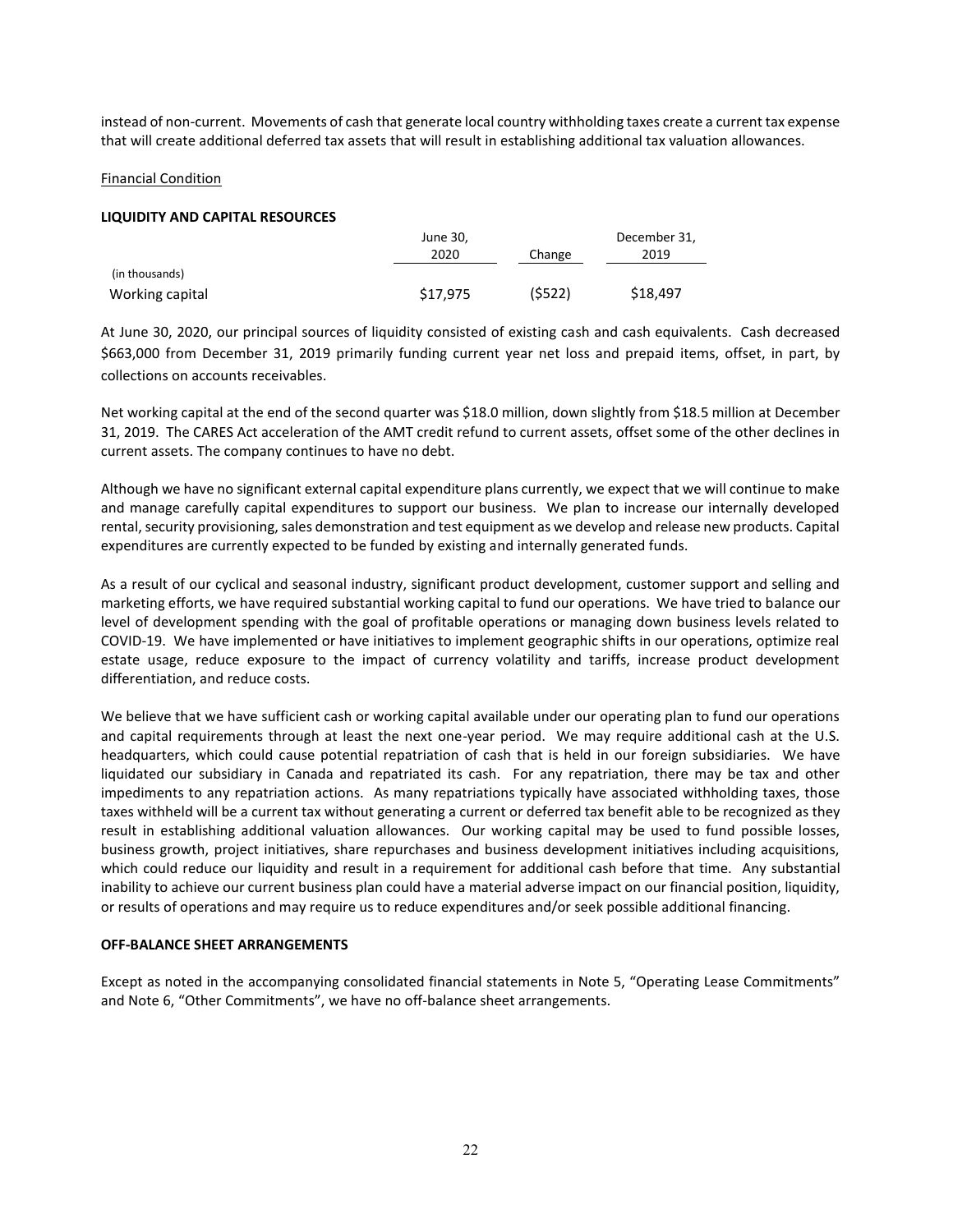## **NON-GENERALLY ACCEPTED ACCOUNTING PRINCIPLES (GAAP) FINANCIAL MEASURES**

Earnings Before Interest, Taxes, Depreciation and Amortization ("EBITDA") was (\$712,000) in the second quarter of 2020 compared to \$364,000 in the second quarter of 2019. Adjusted EBITDA, excluding equity compensation (a noncash item) was (\$231,000) in the second quarter of 2020, compared to \$728,000 in the second quarter of 2019.

Earnings Before Interest, Taxes, Depreciation and Amortization ("EBITDA") was (\$1,071,000) in the six months ended June 30, 2020 compared to \$553,000 in the same period of 2019. Adjusted EBITDA, excluding equity compensation (a non-cash item) was (\$341,000) in the six months ended June 30, 2020 compared to \$1,204,000 in the same period of 2019.

Non-GAAP financial measures, such as EBITDA and adjusted EBITDA, should not be considered a substitute for, or superior to, measures of financial performance prepared in accordance with GAAP. We believe that these non-GAAP financial measures provide meaningful supplemental information regarding the Company's results and facilitate the comparison of results.

A reconciliation of net income to EBITDA and adjusted EBITDA follows:

## **NON-GENERALLY ACCEPTED ACCOUNTING PRINCIPLES (GAAP) FINANCIAL MEASURE RECONCILIATION**

|                                                                   | <b>Three Months Ended</b><br><b>June 30,</b> |       | <b>Six Months Ended</b><br><b>June 30,</b> |         |
|-------------------------------------------------------------------|----------------------------------------------|-------|--------------------------------------------|---------|
|                                                                   | 2020                                         | 2019  | 2020                                       | 2019    |
| (in thousands)                                                    |                                              |       |                                            |         |
| Net Income (loss)                                                 | ( \$1,057)                                   | \$127 | (51,611)                                   | \$153   |
| Interest (income)                                                 | (1)                                          | (10)  | (9)                                        | (22)    |
| Taxes                                                             | 97                                           | 27    | 102                                        | (2)     |
| Depreciation & amortization                                       | 249                                          | 220   | 447                                        | 424     |
| <b>EBITDA earnings (loss)</b>                                     | (5712)                                       | \$364 | (51,071)                                   | \$553   |
| Equity compensation                                               | 481                                          | 364   | 730                                        | 651     |
| Adjusted EBITDA earnings (loss),<br>excluding equity compensation | (\$231)                                      | \$728 | (\$341)                                    | \$1,204 |

#### Recently Adopted Accounting Pronouncements

None.

## **Item 3. Quantitative and Qualitative Disclosures About Market Risk**

Not applicable.

## **Item 4. Controls and Procedures**

#### **EVALUATION OF DISCLOSURE CONTROLS AND PROCEDURES**

Under the supervision and with the participation of our management, including our Chief Executive Officer and Chief Financial Officer, we evaluated the effectiveness of the design and operation of our disclosure controls and procedures (as defined in Rule 13a-15(e) and Rule 15d-15(e) under the Exchange Act) as of the end of the period covered by this report (the "Evaluation Date"). Based upon that evaluation, the Chief Executive Officer and Chief Financial Officer concluded that, as of the Evaluation Date, our disclosure controls and procedures were effective at the reasonable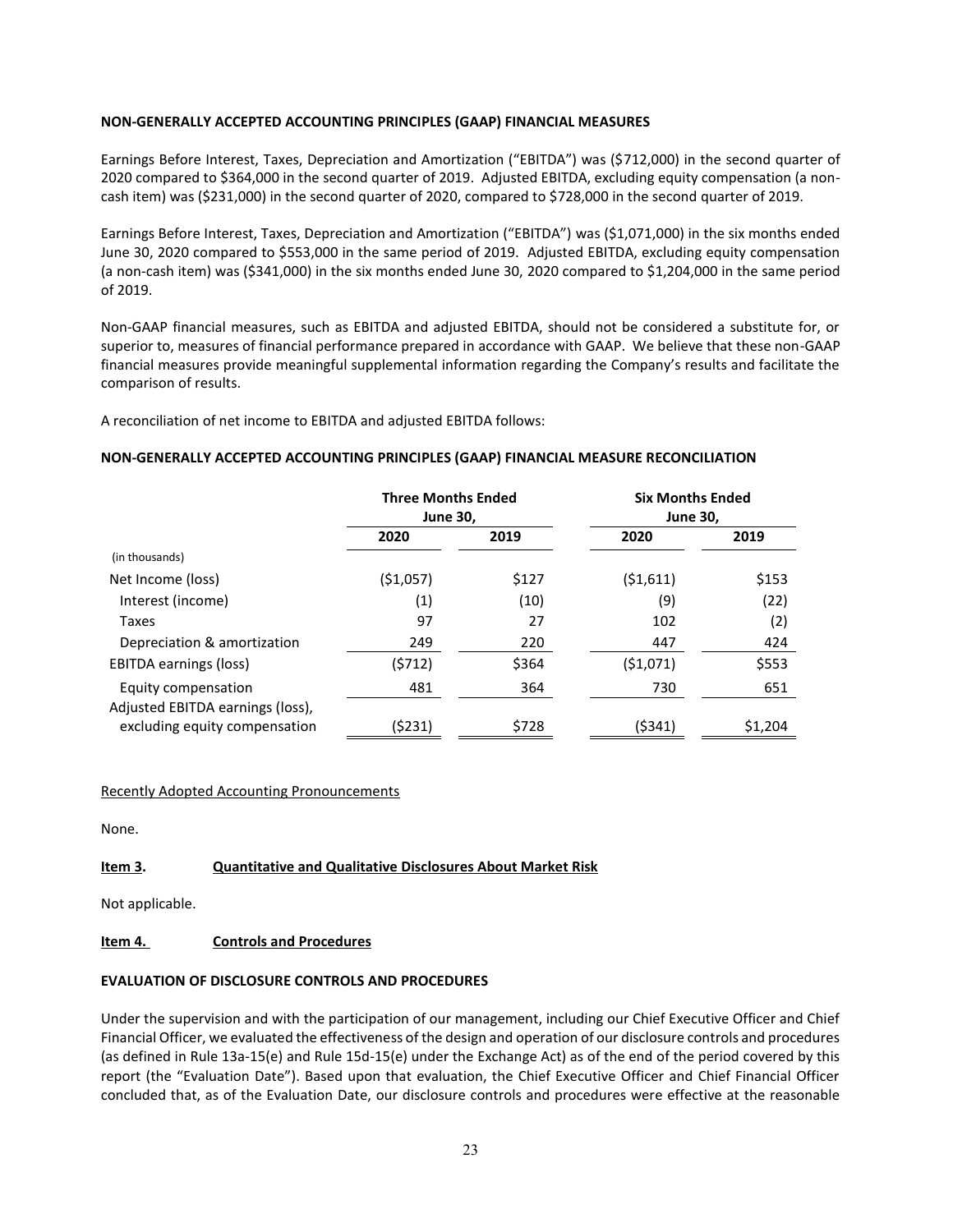level of assurance. Disclosure Controls are controls and procedures designed to reasonably assure that information required to be disclosed in our reports filed under the Exchange Act is recorded, processed, summarized, and reported within the time periods specified in the SEC's rules and forms. Disclosure Controls are also designed to reasonably assure that such information is accumulated and communicated to our management, including the CEO and CFO, as appropriate to allow timely decisions regarding required disclosure.

## **CHANGES IN INTERNAL CONTROLS**

There were no changes made in our internal controls during the period covered by this report that have materially affected, or are reasonably likely to materially affect, our internal control over financial reporting which is still under the Committee of Sponsoring Organizations of the Treadway Commission ("COSO") in Internal Control – Integrated Framework (2013).

## **PART II - OTHER INFORMATION**

## **Item 1. Legal Proceedings**

From time to time, we may be involved in litigation relating to claims arising out of our operations in the normal course of business. As of June 30, 2020, we were not a party to any material pending legal proceedings.

## **Item 1A. Risk Factors**

In addition to the other information set forth in this report, you should carefully consider the factors discussed in Part I, "Item 1A. Risk Factors" in our Annual Report on Form 10-K for the year ended December 31, 2019, which could materially affect our business, financial condition or future results. The risks described in our Annual Report on Form 10-K are not the only risks facing our Company. Additional risks and uncertainties not currently known to us or that we currently deem to be immaterial also may materially adversely affect our business, financial condition and/or operating results. There are no material changes to the Risk Factors described in our Annual Report.

# **Item 2. Unregistered Sales of Equity Securities and Use of Proceeds** None

**Item 3. Defaults Upon Senior Securities**

None

**Item 4. Mine Safety Disclosures**

Not Applicable

**Item 5. Other Information**

None

**Item 6. Exhibits**

(a)**Exhibits**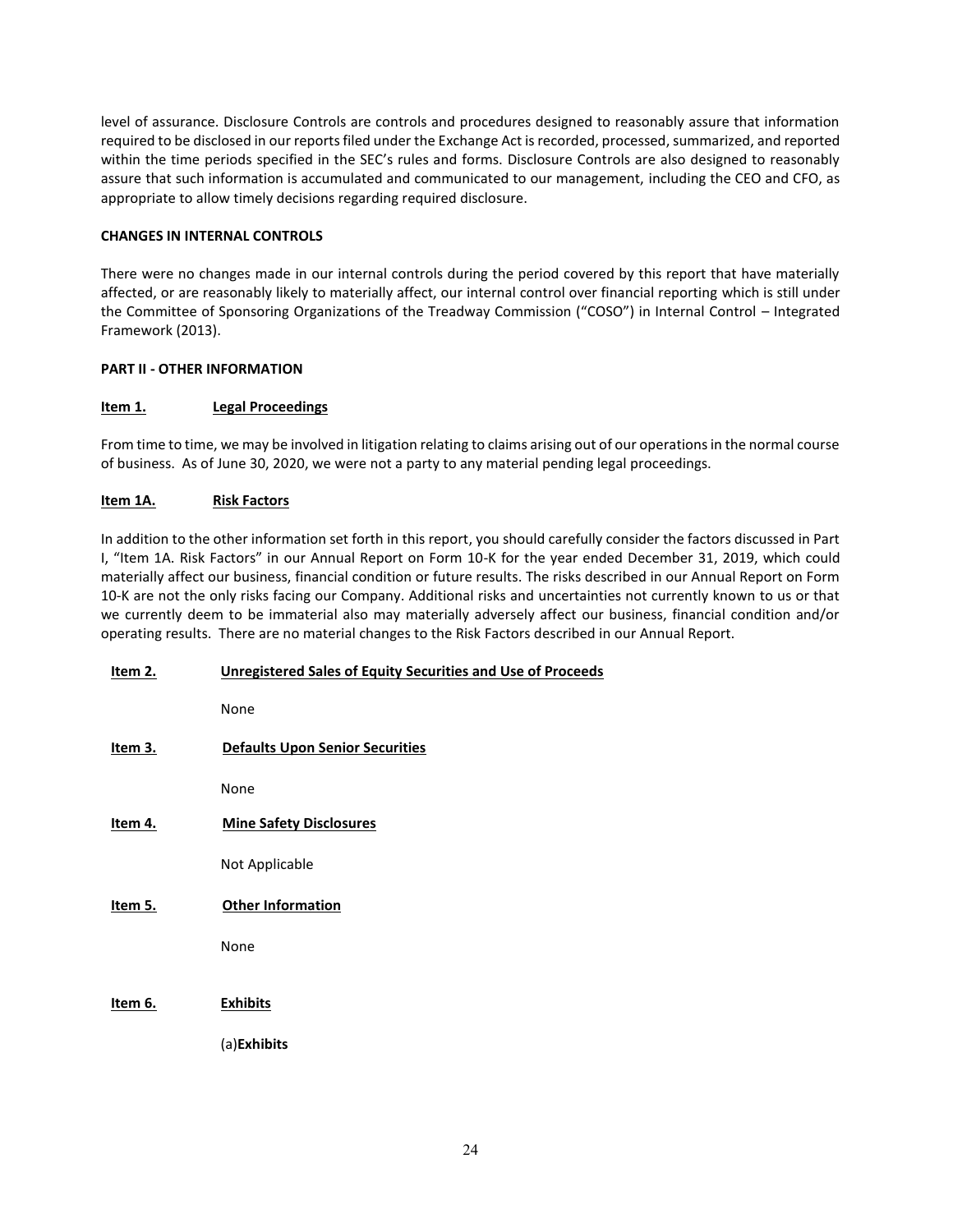#### 10 **Material Contracts:**

None

## 31 **Certification pursuant to Section 302 of the Sarbanes Oxley Act of 2002:**

- 31.1 Chief Executive Officer Certification
- 31.2 Chief Financial Officer Certification

#### 32 **Certification pursuant to Section 906 of the Sarbanes Oxley Act of 2002:**

- 32.1 Chief Executive Officer Certification
- 32.2 Chief Financial Officer Certification

#### **SIGNATURES**

Pursuant to the requirements of the Securities Exchange Act of 1934, the registrant has duly caused this report to be signed on its behalf by the undersigned, thereunto duly authorized.

DATED: August 12, 2020

## **DATA I/O CORPORATION**

(REGISTRANT)

By: //S//Anthony Ambrose Anthony Ambrose President and Chief Executive Officer (Principal Executive Officer and Duly Authorized Officer)

By: //S//Joel S. Hatlen Joel S. Hatlen Vice President and Chief Operating and Financial Officer Secretary and Treasurer (Principal Financial Officer and Duly Authorized Officer)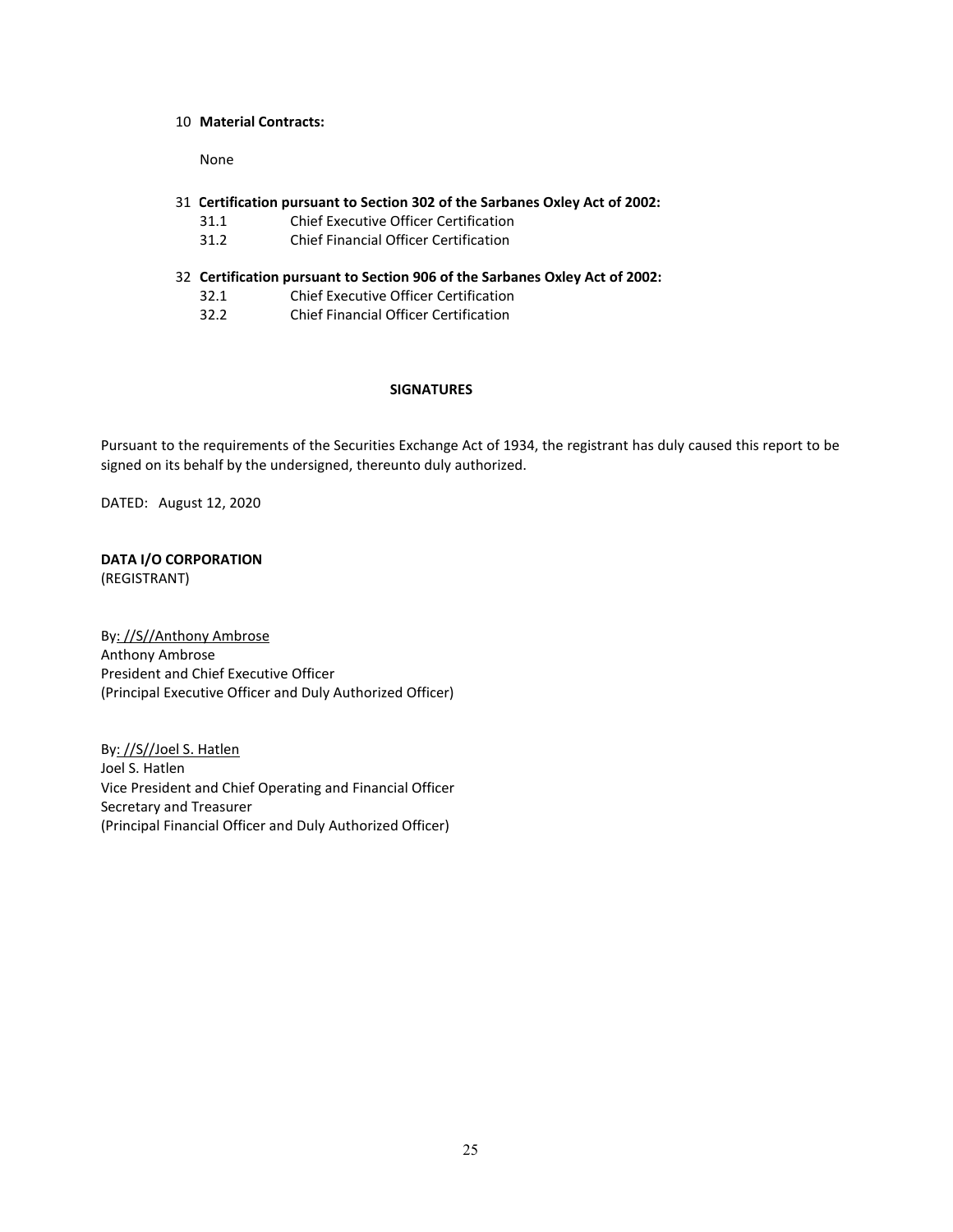#### Exhibit 31.1

#### CERTIFICATION

I, Anthony Ambrose, certify that:

1) I have reviewed this quarterly report on Form 10-Q of Data I/O Corporation;

2) Based on my knowledge, this report does not contain any untrue statement of material fact or omit to state a material fact necessary to make the statements made, in light of the circumstances under which such statements were made, not misleading with respect to the period covered by this quarterly report;

3) Based on my knowledge, the financial statements, and other financial information included in this quarterly report, fairly present in all material respects the financial condition, results of operations and cash flows of the registrant as of, and for, the periods presented in this quarterly report;

4) The registrant's other certifying officer and I are responsible for establishing and maintaining disclosure controls and procedures (as defined in Exchange Act Rules 13a-15(e) and 15d-15(e)) and internal control over financial reporting (as defined in Exchange Act Rules 13a-15(f) and 15d-15(f)), for the registrant and have:

a) Designed such disclosure controls and procedures, or caused such disclosure controls and procedures to be designed under our supervision, to ensure that material information relating to the registrant, including its consolidated subsidiaries, is made known to us by others within those entities, particularly during the period in which this quarterly report is being prepared;

b) Designed such internal control over financial reporting, or caused such internal control over financial reporting to be designed under our supervision, to provide reasonable assurance regarding the reliability of financial reporting and the preparation of financial statements for external purposes in accordance with generally accepted accounting principles;

c) Evaluated the effectiveness of the registrant's disclosure controls and procedures and presented in this quarterly report our conclusions about the effectiveness of the disclosure controls and procedures, as of the end of the period covered by this quarterly report based on such evaluation; and

d) Disclosed in this quarterly report any change in the registrant's internal control over financial reporting that occurred during the registrant's most recent fiscal quarter (the registrant's fourth fiscal quarter in the case of an annual report) that has materially affected, or is reasonably likely to materially affect, the registrant's internal control over financial reporting; and

5) The registrant's other certifying officer and I have disclosed, based on our most recent evaluation of internal control over financial reporting, to the registrant's auditors and the audit committee of the registrant's board of directors (or persons performing the equivalent functions):

a) All significant deficiencies and material weaknesses in the design or operation of internal control over financial reporting which are reasonably likely to adversely affect the registrant's ability to record, process, summarize and report financial information; and

b) Any fraud, whether or not material, that involves management or other employees who have a significant role in the registrant's internal control over financial reporting.

DATED: August 12, 2020

/s/ Anthony Ambrose Anthony Ambrose Chief Executive Officer (Principal Executive Officer)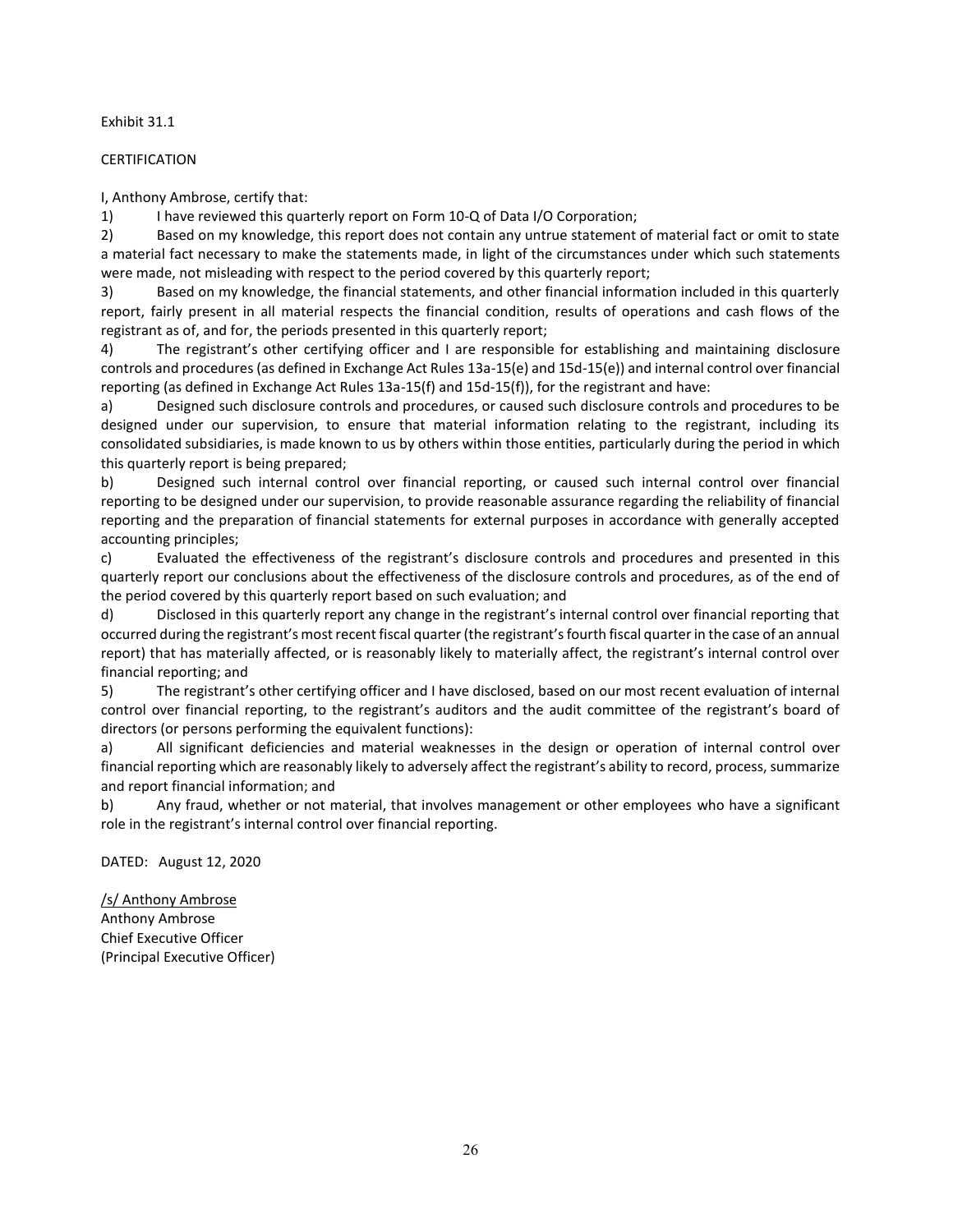#### Exhibit 31.2

#### CERTIFICATION

I, Joel S. Hatlen, certify that:

1) I have reviewed this quarterly report on Form 10-Q of Data I/O Corporation;

2) Based on my knowledge, this report does not contain any untrue statement of a material fact or omit to state a material fact necessary to make the statements made, in light of the circumstances under which such statements were made, not misleading with respect to the period covered by this quarterly report;

3) Based on my knowledge, the financial statements, and other financial information included in this quarterly report, fairly present in all material respects the financial condition, results of operations and cash flows of the registrant as of, and for, the periods presented in this quarterly report;

4) The registrant's other certifying officer and I are responsible for establishing and maintaining disclosure controls and procedures (as defined in Exchange Act Rules 13a-15(e) and 15d-15(e)) and internal control over financial reporting (as defined in Exchange Act Rules 13a-15(f) and 15d-15(f)), for the registrant and have:

a) Designed such disclosure controls and procedures, or caused such disclosure controls and procedures to be designed under our supervision, to ensure that material information relating to the registrant, including its consolidated subsidiaries, is made known to us by others within those entities, particularly during the period in which this quarterly report is being prepared;

b) Designed such internal control over financial reporting, or caused such internal control over financial reporting to be designed under our supervision, to provide reasonable assurance regarding the reliability of financial reporting and the preparation of financial statements for external purposes in accordance with generally accepted accounting principles;

c) Evaluated the effectiveness of the registrant's disclosure controls and procedures and presented in this quarterly report our conclusions about the effectiveness of the disclosure controls and procedures, as of the end of the period covered by this quarterly report based on such evaluation; and

d) Disclosed in this quarterly report any change in the registrant's internal control over financial reporting that occurred during the registrant's most recent fiscal quarter (the registrant's fourth fiscal quarter in the case of an annual report) that has materially affected, or is reasonably likely to materially affect, the registrant's internal control over financial reporting; and

5) The registrant's other certifying officer and I have disclosed, based on our most recent evaluation of internal control over financial reporting, to the registrant's auditors and the audit committee of the registrant's board of directors (or persons performing the equivalent functions):

a) All significant deficiencies and material weaknesses in the design or operation of internal control over financial reporting which are reasonably likely to adversely affect the registrant's ability to record, process, summarize and report financial information; and

b) Any fraud, whether or not material, that involves management or other employees who have a significant role in the registrant's internal control over financial reporting.

DATED: August 12, 2020

/s/ Joel S. Hatlen Joel S. Hatlen Chief Financial Officer (Principal Financial Officer)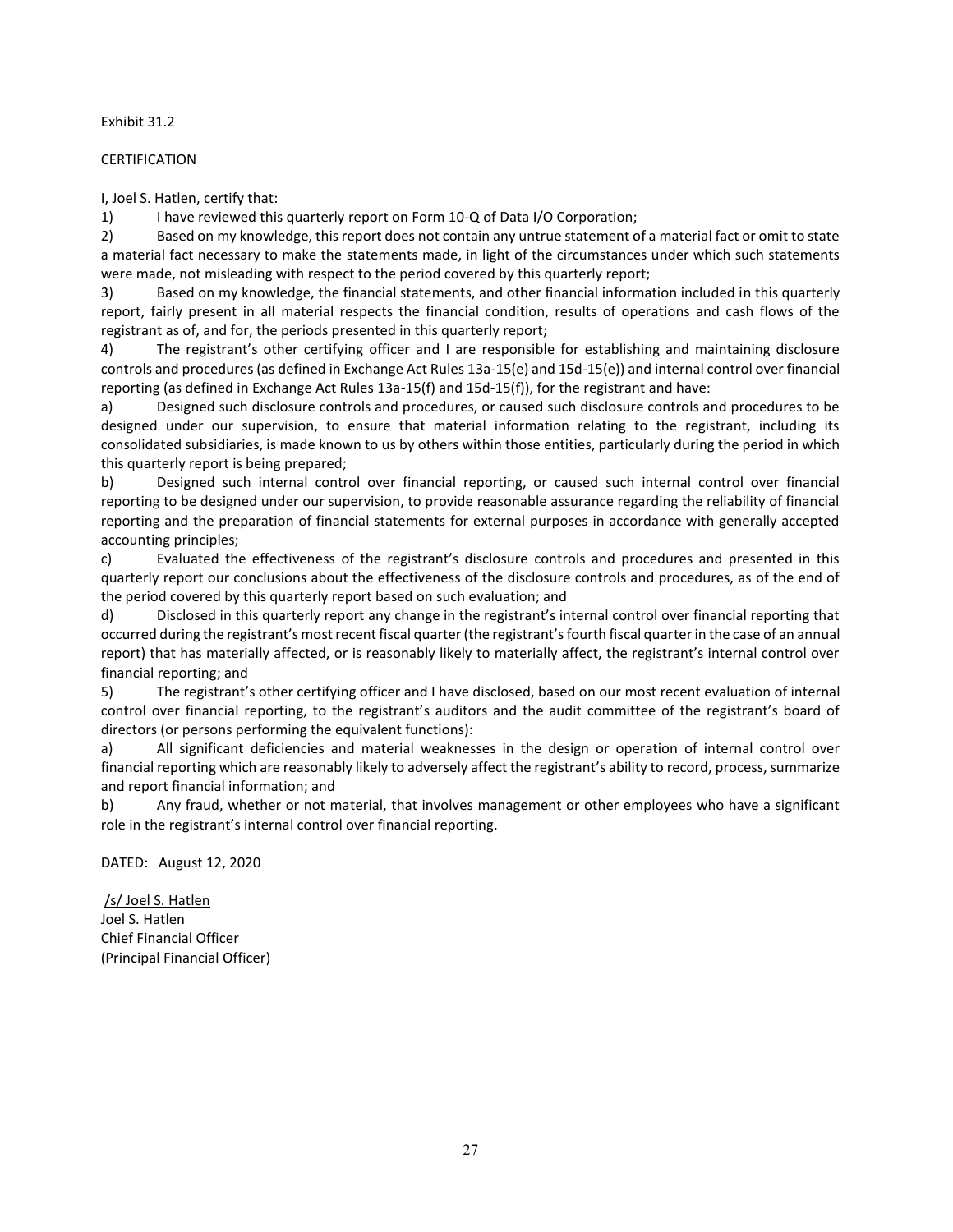Exhibit 32.1

Certification by Chief Executive Officer Pursuant to 18 U.S.C. Section 1350 As Adopted Pursuant to Section 906 of the Sarbanes-Oxley Act of 2002

In connection with the quarterly report of Data I/O Corporation (the "Company") on Form 10-Q for the period ended June 30, 2020 as filed with the Securities and Exchange Commission on the date hereof (the "Report"), I, Anthony Ambrose, Chief Executive Officer of the Company, certify, pursuant to 18 U.S.C. Section 1350, as adopted pursuant to Section 906 of the Sarbanes-Oxley Act of 2002, that:

(1) The Report fully complies with the requirements of Section 13(a) or 15(d) of the Securities Exchange Act of 1934 as amended; and

(2) The information contained in the Report fairly presents, in all material respects, the financial condition and results of operations of the Company.

/s/ Anthony Ambrose Anthony Ambrose Chief Executive Officer (Principal Executive Officer) August 12, 2020